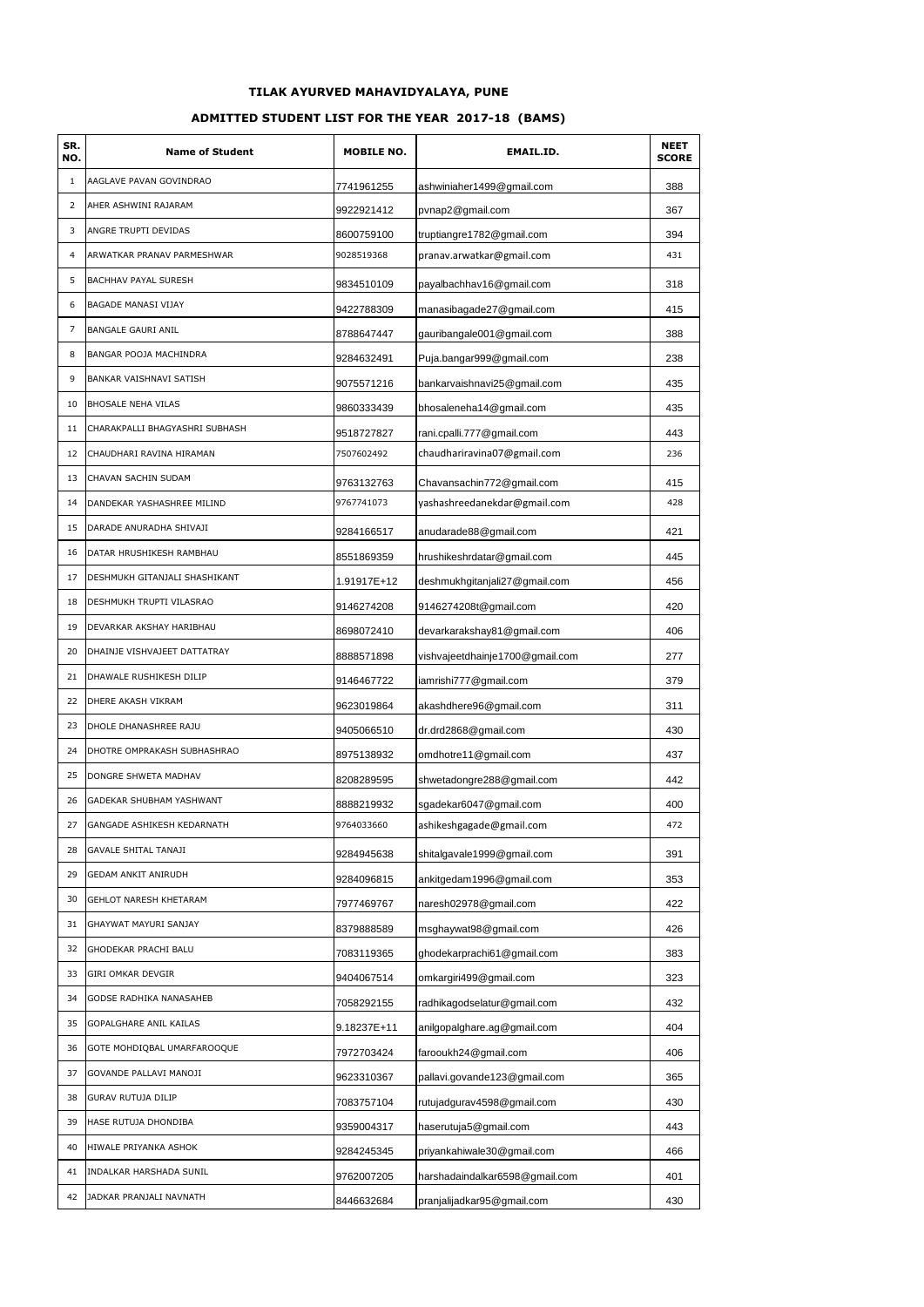| SR.<br>NO. | <b>Name of Student</b>         | <b>MOBILE NO.</b> | <b>EMAIL.ID.</b>               | <b>NEET</b><br><b>SCORE</b> |
|------------|--------------------------------|-------------------|--------------------------------|-----------------------------|
| 43         | JOSHI SWATI ASHOK              | 8668850070        | swatijoshi848@gmail.com        | 438                         |
| 44         | KAMBLE ATISH BALAJI            | 8828282360        | katish099@gmail.com            | 388                         |
| 45         | KAMBLE SHIVANI APPASO          | 9284279581        | Shivanikamble0129@gmail.com    | 330                         |
| 46         | KANADE YOGESHWARI DASHARATH    | 9130283910        | yogeshwari191298@gmail.com     | 464                         |
| 47         | KAPADIA SAKINA KAIZAR          | 9420277746        | sakina.kapadia51@gmail.com     | 407                         |
| 48         | KATE ANUJA RAMESH              | 8007599737        | kateanuja@gmail.com            | 421                         |
| 49         | KATKAR PRATIKSHA MANCHAKRAO    | 8805481434        | kpratiksha1999@gmail.com       | 404                         |
| 50         | KEDAR KRUSHNA BABAN            | 7822872191        | krushnabk5698@gmail.com        | 402                         |
| 51         | KHANDAGALE PRIYANKA SHIVAJI    | 9527793867        | priyaskhandagale@gmail.com     | 442                         |
| 52         | KHANDAGALE SHIVANI ANIL        | 9834095816        | khandagaleshivani4@gmail.com   | 309                         |
| 53         | KUNDALE SANKET RAJENDRA        | 8850456298        | sanketkundale06@gmail.com      | 340                         |
| 54         | LABADE ANURAG PRABHAKAR        | 9.19961E+11       | anuraglabade@gmail.com         | 421                         |
| 55         | MAHAJAN ONKAR SUNIL            | 9637151619        | Onkarmahajan4@gmail.com        | 446                         |
| 56         | MENGAWADE RAJGAUREE APPASAHEB  | 9373422896        | rajgauree@gmail.com            | 415                         |
| 57         | MISSAR SAMRUDDHI SATISH        | 7030244245        | samrudhimissar@gmail.com       | 469                         |
| 58         | MORE KRISHNAKANT DILIPRAO      | 9422217654        | krishnakantmore98@gmail.com    | 455                         |
| 59         | MORKHANDE SHUBHANGI VISHWANATH | 7378713748        | shubhangivm27598@gmail.com     | 417                         |
| 60         | NAVALE RUTUJA DHARMA           | 7776841877        | rutujanavale12898@gmail.com    | 417                         |
| 61         | NEMANE JAYA JALINDAR           | 7038160021        | jayanemane10@gmail.com         | 358                         |
| 62         | NIKUM MEGHANA ANAND            | 7038659268        | meghananikum131099mn@gmail.com | 218                         |
| 63         | PARAB HITALI UMESH             | 9869644043        | hitali99@gmail.com             | 381                         |
| 64         | PARADKE AAKASH ATARYA          | 9420675850        | paradkeaakash@gmail.com        | 231                         |
| 65         | PAREKH HENALI GHANSHYAM        | 7021617470        | henaliparekh@gmail.com         | 379                         |
| 66         | PARIHAR PALLAVI RAMESH         | 9823942519        | Pallupari10@gmail.com          | 388                         |
| 67         | PARVE ABHIJIT AMRUTRAO         | 7507073629        | abhijitparve99@gmail.com       | 448                         |
| 68         | PATIL GANESH BABRUWAN          | 9405782669        | gpyenkikar@gmail.com           | 394                         |
| 69         | PATIL NISHA NANDKUMAR          | 9284281519        | patilnishaa4@gmail.com         | 442                         |
| 70         | PATIL SAKSHI SANJAY            | 9284251570        | patilsakshi0308@gmail.com      | 399                         |
| 71         | PAWAR AARTI ASHOK              | 9284010870        | pawarashok017@gmail.com        | 452                         |
| 72         | PAWAR AMRUTA BAPUSAHEB         | 9834501456        | amrutapawar1732@gmail.com      | 364                         |
| 73         | PAWAR AVINASH NATTHUSING       | 7887976096        | avipawar232@gmail.com          | 193                         |
| 74         | PAWAR CHETAN ANIL              | 7721998837        | p.chetan812015@gmail.com       | 349                         |
| 75         | PAWAR DHANWANTARI NARAYAN      | 8668877834        | dhanvantari118@gmail.com       | 396                         |
| 76         | PAWAR NIKITA JAGANNATH         | 7020636637        | pawarnikita099@gmail.com       | 397                         |
| 77         | PAWAR SOURABH RAJKUMAR         | 9975701660        | sourabhpawar7@gmail.com        | 311                         |
| 78         | PAWAR SWAPNALI GOVIND          | 7020164450        | swapnalipawar767@gmail.com     | 430                         |
| 79         | PAWARA AKASH PANDIT            | 9112771824        | apawara692@gmail.com           | 195                         |
| 80         | POLE RUSHIKESH ARVINDKUMAR     | 9850829635        | rushp297@gmail.com             | 340                         |
| 81         | RANA NEHARIKA MR               | 9607204350        | rana.neharika@gmail.com        | 258                         |
| 82         | RASKAR SNEHAL ANIL             | 9822578977        | snehal07raskar@gmail.com       | 399                         |
| 83         | RATHOD SAMRUDHI MAROTI         | 8830321469        | smrathod3320@gmail.com         | 249                         |
| 84         | RAUT RASHMI GAJANAN            | 8551977685        | rashmiraut2020@gmail.com       | 365                         |
| 85         | RAVTE PRIYANKA SHASHIKANT      | 9356997177        | ravatepriyanka9@gmail.com      | 250                         |
| 86         | AKANKSHA ADINATH ROKADE        | 8796843350        | rokadeakanksha123@gmail.com    | 289                         |
|            |                                |                   |                                |                             |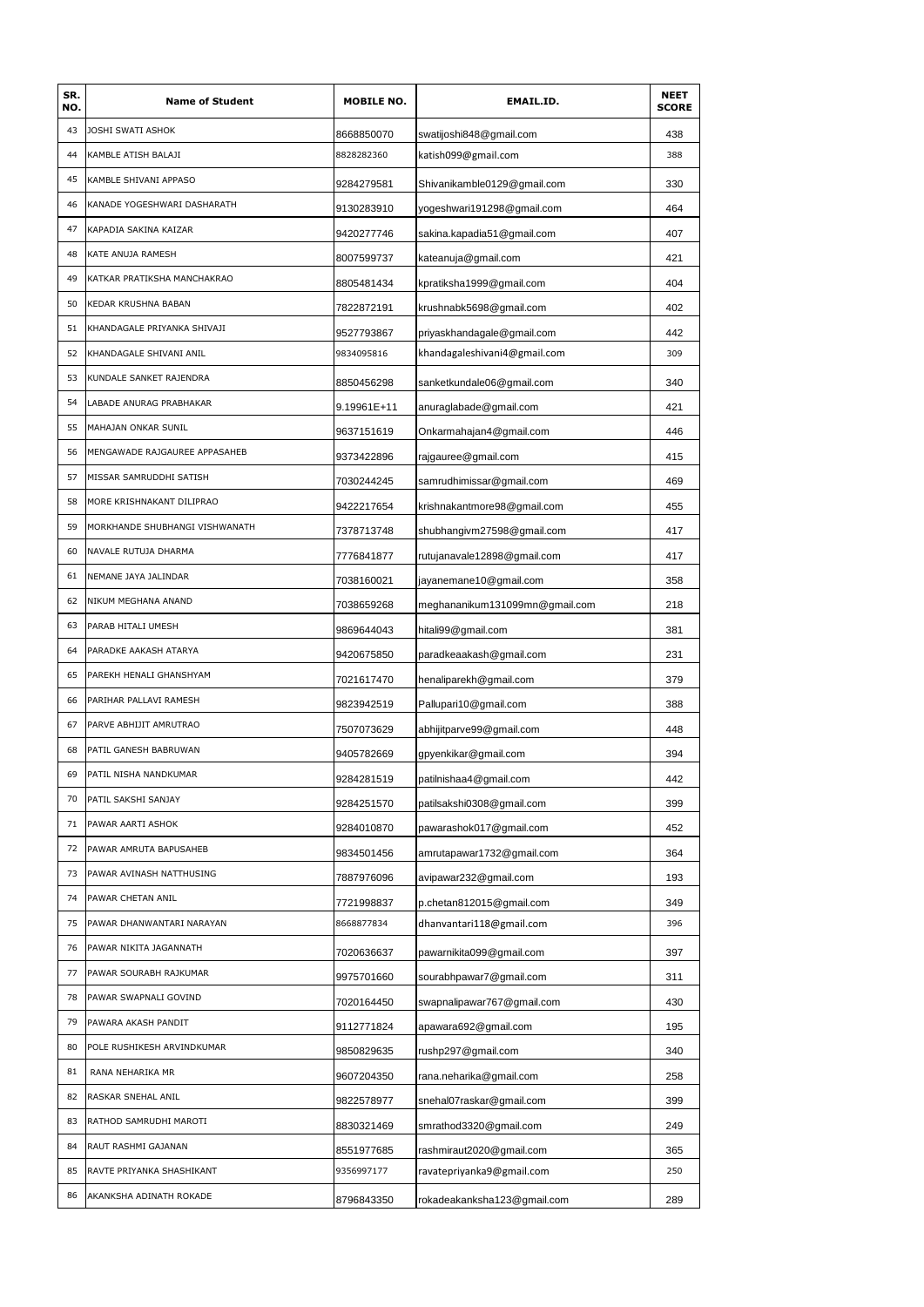| SR.<br>NO. | <b>Name of Student</b>          | <b>MOBILE NO.</b> | <b>EMAIL.ID.</b>            | <b>NEET</b><br><b>SCORE</b> |
|------------|---------------------------------|-------------------|-----------------------------|-----------------------------|
| 87         | <b>SADAKALE JYOTSNA RAMESH</b>  | 8208096760        | jyotsnasadakale49@gmail.com | 209                         |
| 88         | <b>SASTE KAJAL DNYANADEV</b>    | 7038927763        | kajalsaste07@gmail.com      | 416                         |
| 89         | SHAIKH ALISHA MAHEBUB           | 9284259242        | alishashaikh805@gmail.com   | 464                         |
| 90         | <b>SHEDJALE SARANG BHASKAR</b>  | 7841081645        | shedjalesarang@gmail.com    | 401                         |
| 91         | SHETE MAYURI SHAHAJI            | 7420963198        | mayurishete8@gmail.com      | 439                         |
| 92         | SHINDE NIKHIL RAM               | 9421949379        | nikhil.shinde5128@gmail.com | 261                         |
| 93         | SYED ADEEBA NAAZ SYED ATIQUE    | 8999708989        | adeebanaaz2075@gmail.com    | 441                         |
| 94         | <b>UNDE POONAM VINAYAK</b>      | 9307916026        | poonamunde2509@gmail.com    | 440                         |
| 95         | <b>UPRIKAR YASHIK PRABHAKAR</b> | 8329911765        | yashikuprikar123@gmail.com  | 455                         |
| 96         | VASAVE SEVALYA NANYA            | 7448016535        | saneshvasave@gmail.com      | 98                          |
| 97         | WAGHAMODE PRASAD GORAKHANATH    | 8275122056        | waghamodepq2014@gmail.com   | 414                         |
| 98         | WAGHMARE PRATIKSHA CHANDRAKANT  | 7720824060        | mayuriwaghmare18@gmail.com  | 327                         |
| 99         | YEDAKE PRATHAMESH MALLESHWAR    | 7385794611        | prathameshyedake1@gmail.com | 400                         |
| 100        | ZOLE SNEHAL DHANYAKUMAR         | 7028315108        | snehalzole973@gmail.com     | 426                         |

## **ADMITTED STUDENT LIST FOR THE YEAR 2018-19 (BAMS)**

| $\mathbf{1}$   | SHEWALE NITA KISAN               | 9168362485  | nitashewale7276@gmail.com      | 413 |
|----------------|----------------------------------|-------------|--------------------------------|-----|
| $\overline{2}$ | <b>GHONGADE AKASH KAUTIK</b>     | 8149877797  | akashdipsonajkar41@gmail.com   | 401 |
| 3              | JADHAV SRUSHTI KRISHNAT          | 9021583684  | srushtijadhav182@gmail.com     | 419 |
| 4              | LONDHE VAIDEHI NIVRUTI           | 78419 42212 | vaidehi.londhe12@gmail.com     | 322 |
| 5              | RATHOD SAURAV BHIVLAL            | 9834095816  | khandagaleshivani4@gmail.com   | 309 |
| 6              | MOLAKE MANJIRI SHRIDHAR          | 8888945840  | manjirismolake@gmail.com       | 480 |
| $\overline{7}$ | SHRINEWAR VAISHNAVI SANJEEV      | 8698980360  | Vaishnavishrinewar@gmail.com   | 424 |
| 8              | NEHA KUMARI                      | 9021959879  | nehakumari95558@gmail.com      | 325 |
| 9              | ROKADE ANIKET HANUMANT           | 9421368989  | C/O principaltamv@gmail.com    | 336 |
| 10             | MUSTAPURE VAISHNAVI BALASAHEB    | 9373280832  | vaishnavimustapure98@gmail.com | 434 |
| 11             | KARANDE AKSHATA ANIL             | 9422467740  | C/O principaltamv@gmail.com    | 450 |
| 12             | ADHAO PUNAM DIVAKAR              | 8600772232  | C/O principaltamv@gmail.com    | 423 |
| 13             | KULKARNI ANIRUDHA ANILRAO        | 9373207730  | anirudhakulkarni321@gmail.com  | 454 |
| 14             | JAGDALE RUTUJA EKNATH            | 8975724299  | rutujagdale1309@gmail.com      | 423 |
| 15             | GAGARE PRADNYA SUBHASH           | 8767312900  | gagarepradnya@123gmail.com     | 410 |
| 16             | GAVASANE RUTUJA RAMESH           | 9834250540  | rutugavasane1269@gmail.com     | 414 |
| 17             | MHAMANE SAHIL GURAPPA            | 9370414976  | C/O principaltamv@gmail.com    | 422 |
| 18             | PATIL UTKARSHA JALANDAR          | 7058567443  | Utkarshapatil1899@gmail.com    | 416 |
| 19             | NARWADE YOGITA PARSHURAM         | 9765962968  | yogitanarwade16@gmail.com      | 426 |
| 20             | AMBAR SHRUTI JITENDRA            | 7620739740  | shrutiambar001@gmail.com       | 449 |
| 21             | KHEDMANORKAR PRATHMESH KISHORRAO | 7350954637  | prathmeshkd@gmail.com          | 445 |
| 22             | BHARATI NILESH DHARMRAJ          | 9130964480  | nileshbharti100@gmail.com      | 388 |
| 23             | ZOND NAYAN PRAKASH               | 7709227223  | nayanzond2611@gmail.com        | 392 |
| 24             | RATHOD KANCHAN PRAKASHRAO        | 9359852355  | kr935985@gmail.com             | 390 |
| 25             | SHAIKH RUKHSAR JAMIR             | 7249510640  | 17rukhsarshaikh@gmail.com      | 426 |
| 26             | SARDAR ANKUSH GAJANAN            | 8669497761  | miankushsardar@gmail.com       | 435 |
| 27             | SINGH NIDHE CHANDRASHEKHAR       | 7972959875  | nidhisingh0899@gmail.com       | 460 |
| 28             | BHUSE AISHWARYA ANAND            | 7350697133  | aishwaryabhuse@gmail.com       | 425 |
| 29             | PAWAR ONKAR AVINASH              | 7620772216  | onkarpawar123456789@gmail.com  | 420 |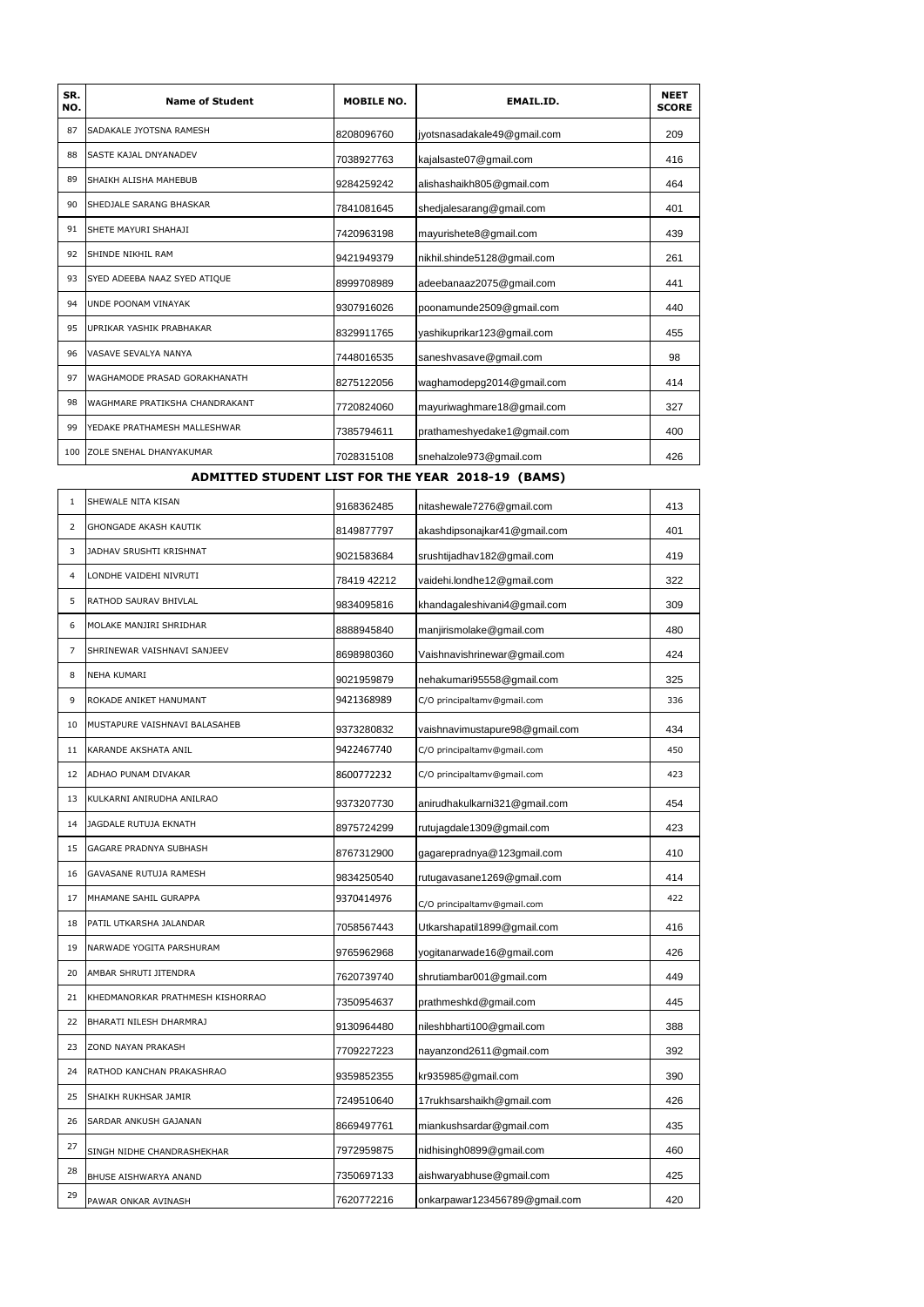| SR.<br>NO. | <b>Name of Student</b>        | <b>MOBILE NO.</b> | EMAIL.ID.                      | <b>NEET</b><br><b>SCORE</b> |
|------------|-------------------------------|-------------------|--------------------------------|-----------------------------|
| 30         | BANSODE POOJA DIGAMBAR        | 9766806714        | bansodepooja9999@gmail.com     | 470                         |
| 31         | MUKKE ROHAN VITTHALRAO        | 9130551009        | rmukke@gmail.com               | 429                         |
| 32         | SONUNE ROHINI ARUN            | 7798577702        | rohinisonune2017@qmail.com     | 413                         |
| 33         | KSHIRSAGAR SUSHIL BAJIRAO     | 9370032752        | sushilbk2529@gmail.com         | 349                         |
| 34         | DHAS PRATIKSHA SUHAS          | 7776977992        | dhaspratiksha1@gmail.com       | 410                         |
| 35         | BHOSALE SAMPADA ANIL          | 9420406813        | sampadabhosale329@gmail.com    | 437                         |
| 36         | PATIL JEEVANDAYINI RAMCHANDRA | 8767479693        | shrijeevan2107@gmail.com       | 423                         |
| 37         | WAGHMODE TEJSWI VISHWAS       | 9011845834        | tejswi17899@gmail.com          | 371                         |
| 38         | MASURKAR RANJITA SHAMSUNDAR   | 7066124697        | C/O principaltamv@gmail.com    | 410                         |
| 39         | SHAIKH SARTAJ ASHFAKAHMED     | 9579285448        | sartajshaikh022@gmail.com      | 473                         |
| 40         | KASAR PRIYANKA RAJESH         | 9175028637        | Priyankakasar0144@gmail.com    | 413                         |
| 41         | MAHAJAN SARIKA KEVALDAS       | 9373966522        | sarikakm22@gmail.com           | 417                         |
| 42         | JADHAV PRIYANKA DATTATRAYA    | 7350273418        | jadhavpiya1234@gmail.com       | 415                         |
| 43         | KASHIWAR BHAGYASHRI YASHWANT  | 9850722150        | bhagyashrikashiwar16@gmail.com | 440                         |
| 44         | KAMBLE GEETA BHIMRAO          | 8806652874        | kamblegeeta2017@gmail.com      | 410                         |
| 45         | AHIRE SANKET NANABHAU         | 9021594766        | samahire201@gmail.com          | 326                         |
| 46         | WAGHMARE AUDUMBARRAO JAKKANNA | 9373375557        | ajw06042000@gmail.com          | 327                         |
| 47         | MORE VISHAL TANAJI            | 7972210503        | vishalmore5435@gmail.com       | 437                         |
| 48         | DALIMKAR SOMESH GANESH        | 7028937193        | dalimkarsomesh@gmail.com       | 415                         |
| 49         | CHAVAN JAYESH DEEPAK          | 8329829063        | jayeshchavhan1998@gmail.com    | 208                         |
| 50         | VISHAL TUKARAM KHANDEKAR      | 9665901283        | C/O principaltamv@gmail.com    | 405                         |
| 51         | ABAK RUTUJA SANJAY            | 9421987166        | rutujaabak14@gmail.com         | 424                         |
| 52         | BHOSALE ANUJA HANUMANT        | 9679763923        | ahbhosale123@gmail.com         | 390                         |
| 53         | KHERDE VAISHNAVI RAJESH       | 9834453657        | g263293@gmail.com              | 442                         |
| 54         | GORAKH BHANGARE               | 7378688473        | C/O principaltamv@gmail.com    | 243                         |
| 55         | PRATIBHA VAIJANATH MULE       | 9130342886        | pratibhamulepm@gmail.com       | 444                         |
| 56         | JAWALE NIKITA SURAJ           | 9527298076        | jnikita2031@gmail.com          | 331                         |
| 57         | KORE VAISHNAVI DATTATRAY      | 8857001823        | vaishnavikore1999@gmail.com    | 422                         |
| 58         | VISHAL HATTARGE               | 7038502546        | vishalhattarge66@gmail.com     | 398                         |
| 59         | BHISE DNYANESHWAR DHIMAJI     | 9373391623        | dnyaneshwarbhise85@gmail.com   | 280                         |
| 60         | SHIVANI SANJAY BODKE          | 8208498700        | bodkeshivani399@gmail.com      | 404                         |
| 61         | KALPAKAL SUNIL SURWASE        | 8888945404        | kalpakalas@gmail.com           | 414                         |
| 62         | SURYAWANSHI SHAMAL SHIVAJI    | 7744963845        | suryawanshiss2000@gmail.com    | 408                         |
| 63         | PATIL VIJAY SHIVAJI           | 9145670090        | vspatil525@gmail.com           | 413                         |
| 64         | MOHITE ULKA BABAN             | 8380973454        | Ulkabmohite1970@gmail.com      | 403                         |
| 65         | LOHAKARE YASH SANTOSH         | 8485094086        | yashlohakare0123@gmail.com     | 405                         |
| 66         | SNEHAL NAMDEV RAJIGARE        | 9730259547        | snehalr76199@gmail.com         | 409                         |
| 67         | BHAKARE HARSHALI BALASAHEB    | 7264954422        | bhakareharshali99@gmail.com    | 408                         |
| 68         | VASAVE SANDESH SHITALKUMAR    | 9370942384        | amolpawar3639@gmail.com        | 355                         |
| 69         | BAGHELE PRASAD RAMDAS         | 9766121012        | prasadbaghele7511@gmail.com    | 443                         |
| 70         | TOTLA TEJAL CHANDRAKANT       | 9370787884        | tejaltotla25@gmail.com         | 443                         |
| 71         | SOLANKE AKANKSHA ARUJUNRAO    | 9284927994        | asolanke129@gmail.com          | 441                         |
| 72         | EKTA M. DESHPANDE             | 9673771229        | deshpande12399@gmail.com       | 412                         |
| 73         | HARSHAL PATIL                 | 7447507267        | patilharsh1508@gmail.com       | 405                         |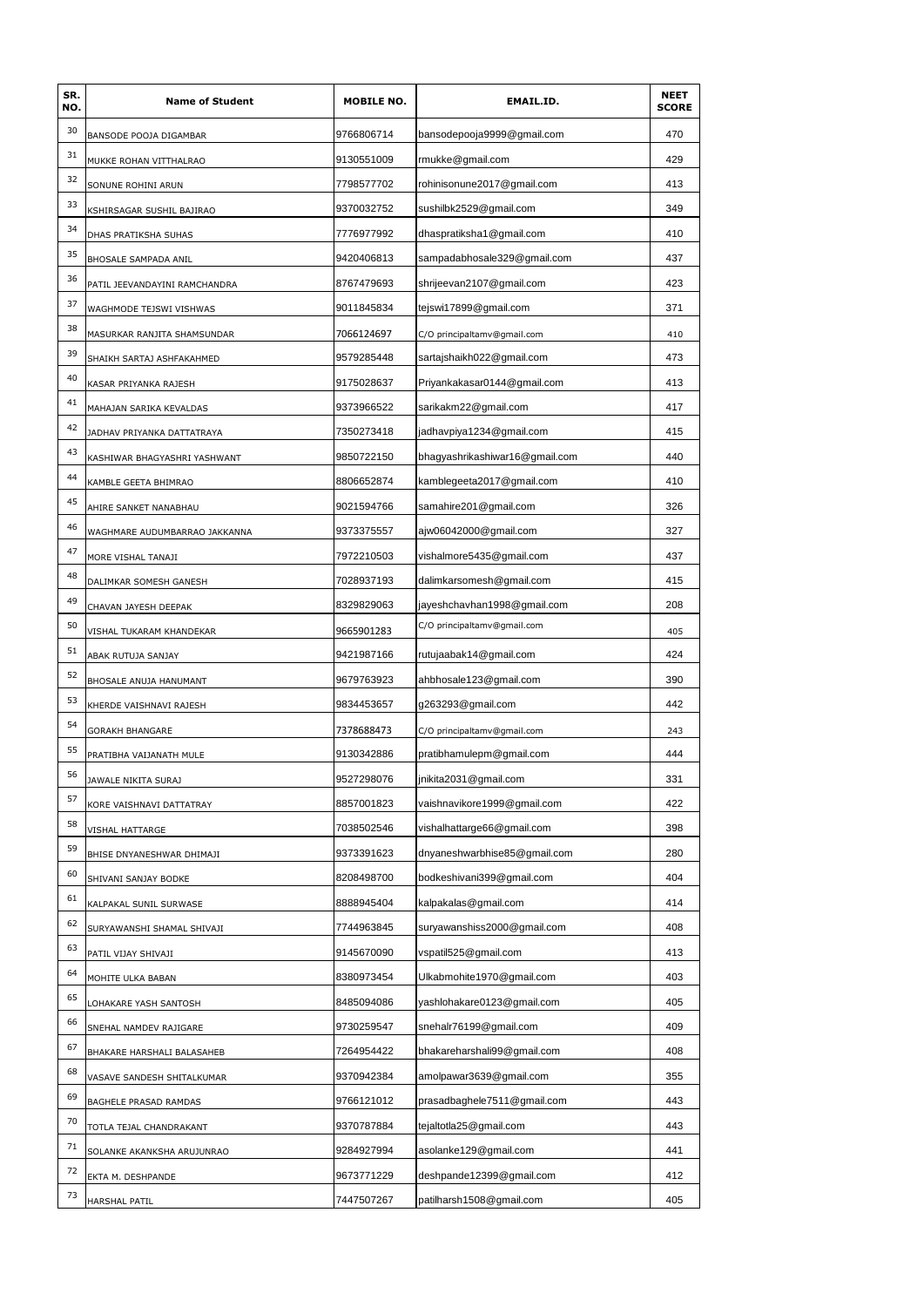| SR.<br>NO. | <b>Name of Student</b>      | <b>MOBILE NO.</b> | <b>EMAIL.ID.</b>               | <b>NEET</b><br><b>SCORE</b> |
|------------|-----------------------------|-------------------|--------------------------------|-----------------------------|
| 74         | WAGHMARE PRAJWALI MUKUNDA   | 9021103075        | waghmareprajwali13@gmail.com   | 372                         |
| 75         | SALUNKE NEHA RAJENDRA       | 8530721274        | nehasalunke888@gmail.com       | 203                         |
| 76         | RAUT PARMESHVARI BABURAO    | 8308330451        | parmeshvariraut171@gmail.com   | 407                         |
| 77         | PAWAR AMOL SARJERAO         | 7887363997        | C/O principaltamv@gmail.com    | 355                         |
| 78         | PAWARA RAKESH RAJENDRA      | 8412074553        | rakeshpawara9503@gmail.com     | 201                         |
| 79         | WAWARE PRADNYA DNYANDEV     | 7620303081        | Pradnya22wawareo8@gmail.com    | 367                         |
| 80         | NARWADE TEJAS GANESH        | 7620323419        | narwadetejas620@gmail.com      | 376                         |
| 81         | ATHAWALE PALLAVI SUNIL      | 8380082434        | pallaviathawale99@qmail.com    | 373                         |
| 82         | MORE SHIVANI JAYWNT         | 9373968703        | shiwanimore91@gmail.com        | 243                         |
| 83         | DIVATE BHAKTI AJIT          | 9.18381E+11       | bhaktidivate29@gmail.com       | 410                         |
| 84         | BANSODE SUJATA VIJAY        | 7522975162        | sujatabansode1391999@gmail.com | 405                         |
| 85         | KALYANKAR GANESH GOVIND     | 9370928727        | kalyankarganesh1999@gmail.com  | 340                         |
| 86         | VIRAAJ DATTATRRAYA BHOSALE  | 7350828989        | virajb98@gmail.com             | 414                         |
| 87         | THOMBRE GANESH ASHRUBA      | 7709805317        | C/O principaltamv@gmail.com    | 423                         |
| 88         | PATIL SUNIL MACHCHHINDRA    | 7498389983        | sunilpatil26399@gmail.com      | 401                         |
| 89         | JADHAV DINESH NIVRUTI       | 8483822415        | dineshjadhav8483@gmail.com     | 221                         |
| 90         | SHINDE SNEHAL ROHIDAS       | 9588679901        | shindesnehal1009@gmail.com     | 303                         |
| 91         | BHANDARE PRADEEP SANJAY     | 8788296672        | pradeepsbhandare@gmail.com     | 317                         |
| 92         | DHUMAL AKASH LAXMAN         | 8208563599        | akashdhumal986@gmail.com       | 327                         |
| 93         | UNHALE ANIRUDDHA SANTOSHRAO | 7743924763        | anipatil151@gmail.com          | 423                         |
| 94         | GULUMKAR PRANAY TUKARAM     | 7030572259        | pranaygulumkar211@gmail.com    | 330                         |
| 95         | MITHE DATTA AHILAJI         | 8788427208        | dattamithe444@gmail.com        | 434                         |
| 96         | MORE DHANANJAY BHAGWAN      | 8956125085        | moredhananjay002@gmail.com     | 434                         |
| 97         | MANJARAMKAR NIKHIL VILASRAO | 9156828111        | sonumanjramkar1690@gmail.com   | 422                         |
| 98         | BOTULE GANESH ASARAM        | 9158407987        | ganeshab777@gmail.com          | 364                         |

#### **ADMITTED STUDENT LIST FOR THE YEAR 2019-20 (BAMS)**

| 1                        | AHIRE GHANSHAM SHANKAR         | 9049943875 | ghanshama26@gmail.com          | 265 |
|--------------------------|--------------------------------|------------|--------------------------------|-----|
| $\overline{\phantom{a}}$ | ALI RUHI SHAHED                | 7038974422 | ruhi.2299@gmail.com            | 465 |
| 3                        | ANKUR YAMAN PRAHALAD SAHAY     | 9571928857 | yamanankur246@gmail.com        | 393 |
| 4                        | ANKUSH GAURI LAHU              | 9552808926 | gauriankush55@gmail.com        | 376 |
| 5                        | BADAMIKAR YASHASHRI MILIND     | 7820876429 | ybadamikar@gmail.com           | 428 |
| 6                        | BAGADE KETAN KUMAR KISHOR      | 8080490644 | Ketankbagade7@gmail.com        | 374 |
| 7                        | <b>BANSAL RIYA RAJESH</b>      | 7888298030 | www.bansallily2305@gmail.com   | 470 |
| 8                        | <b>BANSODE ABHISHEK KALYAN</b> | 8999123308 | abhishekbansode321@gmail.com   | 361 |
| 9                        | BANSODE VAISHALI MADHAV        | 9324797820 | vmbansode223@qmail.com         | 351 |
| 10                       | BARNWAL ANKITA ARUN KUMAR      | 8757992800 | anku08barnwal@gmail.com        | 517 |
| 11                       | BHALOTHIA SHEETAL JALE SINGH   | 8875697548 | sheetalbhalothia@qmail.com     | 523 |
| 12                       | BHOKARE ROHIT HANUMANT         | 8421841825 | rohitbhokare2001@gmail.com     | 482 |
| 13                       | <b>BIRAJDAR PRASHANT ASHOK</b> | 9370451640 | Prashantbirajdar1999@gmail.com | 479 |
| 14                       | BIRAJDAR SHUBHAM HANMANT       | 9823229412 | Shubhambirajdar4424@gmail.com  | 505 |
| 15                       | CHAMLE VAISHNAVI VIJAY         | 7972920424 | vaishnavichamle@gmail.com      | 499 |
| 16                       | CHANDAPURE PAVAN SAINATH       | 9767760481 | chandapureps1999@gmail.com     | 476 |
| 17                       | CHAURE MAYURI NARAYAN          | 8104706009 | mayurichaure04@gmail.com       | 271 |
| 18                       | CHAVAN AMOL KHANDU             | 7262854656 | chavanamol507@gmail.com        | 433 |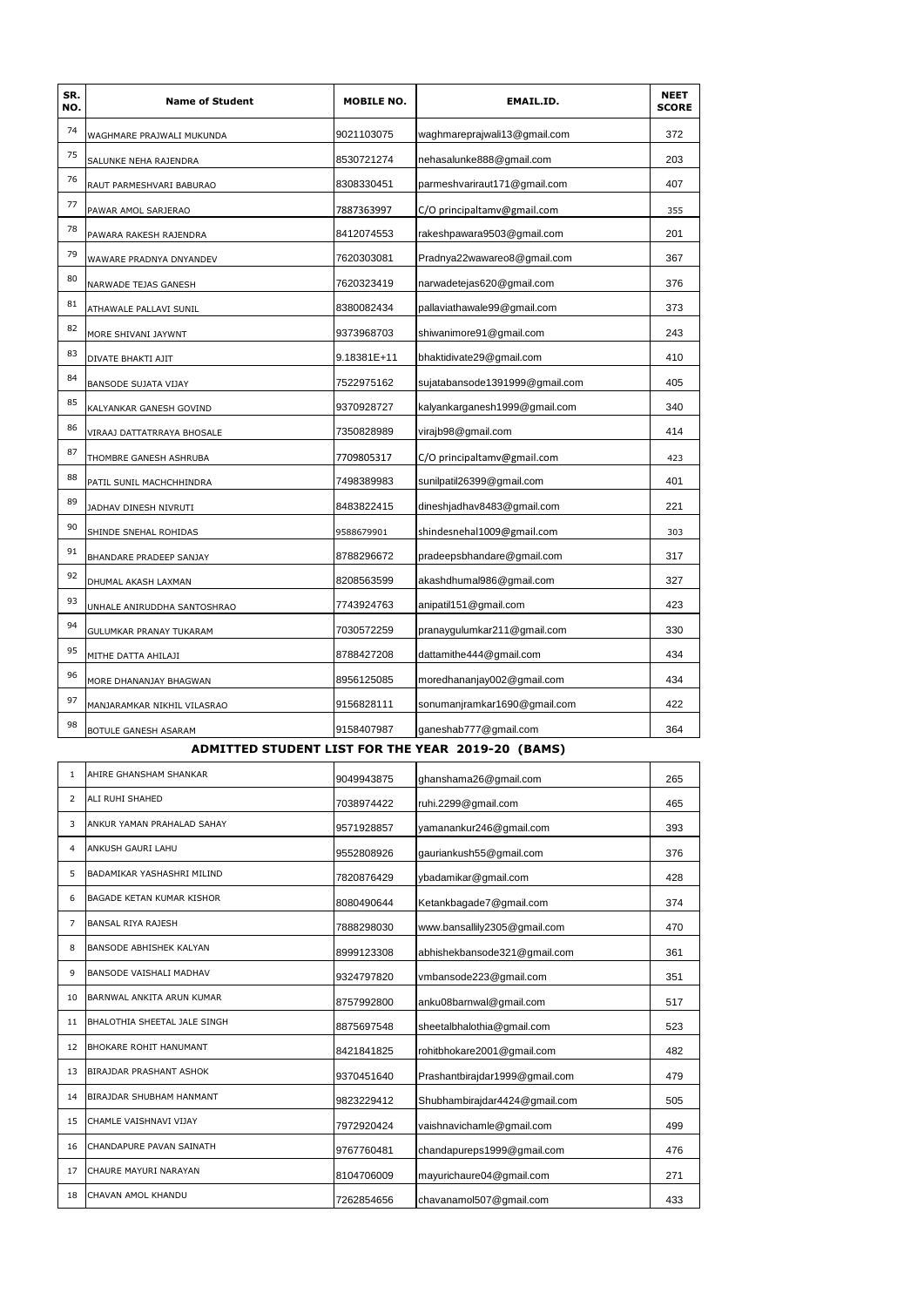| SR.<br>NO. | <b>Name of Student</b>          | <b>MOBILE NO.</b> | EMAIL.ID.                       | <b>NEET</b><br><b>SCORE</b> |
|------------|---------------------------------|-------------------|---------------------------------|-----------------------------|
| 19         | CHAVAN RUTUJA PANDURANG         | 9145419796        | rutujachavan13@gmail.com        | 442                         |
| 20         | CHAVAN SUJATA JAGADEO           | 8408960548        | sujatachavan16767@gmail.com     | 420                         |
| 21         | CHOUDHARY KANIKA MAHENDRA       | 7023812299        | C/O principaltamv@gmail.com     | 524                         |
| 22         | DAFAL NIRANJAN NITIN            | 8698354033        | niranjandafal2001@gmail.com     | 458                         |
| 23         | DARADE PRASHANT SHARAD          | 7507392692        | Prashantd4213@gmail com         | 474                         |
| 24         | DESAI SHREYA SUJAY              | 7090060411        | shreyadesai130@gmail.com        | 397                         |
| 25         | DESHMUKH KOUSTHUBH BHARAT       | 7028046552        | kousthubh1999@gmail.com         | 464                         |
| 26         | DHAMAPURKAR SHARVARI SANJAY     | 7083681099        | dhamapurkarsharvari06@gmail.com | 363                         |
| 27         | DHAWALE MAYURI NITIN            | 9604980780        | dhawalemayuri7@gmail.com        | 378                         |
| 28         | DHAWARE PRAJKTA BHARAT          | 7758978327        | prajktadhaware9365@gmail.com    | 379                         |
| 29         | DIKKATWAR RUSHIKESH RAMKISHAN   | 8766437961        | dikkatwarrushikesh@gmail.com    | 465                         |
| 30         | FUGARE GAYATRI SANJAY           | 7767877626        | fugaregayatri@gmail.com         | 469                         |
| 31         | GAIKWAD MAHESH SANJABRAO        | 9923377525        | msgaikwad510@gmail.com          | 482                         |
| 32         | GHUGARE ANJALI BHANUDAS         | 8080114976        | anjalighugare0123@gmail.com     | 457                         |
| 33         | GUDE PRATIKSHA ANIL             | 9518700158        | pratikshagude26@gmail.com       | 458                         |
| 34         | <b>GUNDAGE AKSHAY IRAPPA</b>    | 7028493989        | akshaygundage7028@gmail.com     | 426                         |
| 35         | <b>GURSALE SNEHAL DATTATRAY</b> | 7821003293        | snehalgursale16@gmail.com       | 468                         |
| 36         | HANDAL SUPRIYA SANJAY           | 7090060411        | C/O principaltamv@gmail.com     | 479                         |
| 37         | HUDEDAR SHILPA APPASAHEB        | 8554018398        | shilpahudedar347@gmail.com      | 438                         |
| 38         | JADHAV RAHUL VASANTA            | 7875904362        | jadhavrv0306@gmail.com          | 454                         |
| 39         | JADHAV SHITAL DINKAR            | 9307216183        | Jadhavshital916@gmail.com       | 472                         |
| 40         | JAIPURKAR YEEMENDRA MAROTI      | 7498178968        | vipinjaipurkar777@gmail.com     | 480                         |
| 41         | JAJU AKSHAY GANESH              | 7030058908        | jajuakshay5345@gmail.com        | 501                         |
| 42         | JALKOTE ANUJA SANJAYKUMAR       | 7820865875        | jalkoteanuja@gmail.com          | 459                         |
| 43         | KABADKAR SAMRUDDHI PRADIPRAO    | 7821056344        | samruddhikabadkar@gmail.com     | 494                         |
| 44         | KACHARE TRUNMAYI RAJESH         | 7057692047        | trunmayikachare@gmail.com       | 429                         |
| 45         | KADAM NIDHI MAHADEV             | 8390467981        | nidhikadam0@gmail.com           | 461                         |
| 46         | KADAM PRANOTI PRAKASH           | 7498102580        | kadampranotipk20@gmail.com      | 468                         |
| 47         | KALE KSHITIJA DADASAHEB         | 9307717147        | kshitijakale2001@gmail.com      | 482                         |
| 48         | KALE POONAM DADARAO             | 7821022178        | poonamkale234@gmail.com         | 453                         |
| 49         | KALYANKAR KRUSHNA KESHAV        | 7666930886        | krushnakalyankar1@gmail.com     | 449                         |
| 50         | KAMBLE NIKITA JALINDAR          | 8788810230        | Kamblenikita421@gmail.com       | 364                         |
| 51         | KAMBLE ROSHANI DILIP            | 7820902455        | Roshanikamble2017@gmail         | 408                         |
| 52         | KANDHARKAR RUTIKA VITHALRAO     | 7821076640        | kandharkarrutika@gmail.com      | 291                         |
| 53         | KARHALE SACHIN SAKHARAM         | 9766932728        | sachinkarhale7171@gmail.com     | 280                         |
| 54         | KARKAR DIPAK CHANDRAKANT        | 7822897373        | dipakkarkar1999@gmail.com       | 481                         |
| 55         | KHANDARE CHAITANYA GAUTAM       | 8888921071        | chaitanyakhandare98@gmail.com   | 408                         |
| 56         | KHARAT ANIKET DILIP             | 9561754524        | aniketkharat616@gmail.com       | 475                         |
| 57         | KHULAGE RENUKA DAMODAR          | 8329602641        | renukakhulge@gmail.com          | 489                         |
| 58         | KOLEKAR POONAM DASHRATH         | 9604178730        | kolekarpoonam0212@gmail.com     | 310                         |
| 59         | KOTURWAR ANKITA SUNILRAO        | 7057087246        | ankitakoturwar50@gmail.com      | 486                         |
| 60         | KUDALE POOJA ASHOK              | 9075834658        | kudalepooja2000@gmail.com       | 471                         |
| 61         | KULKARNI ASAWARI JEEVAN         | 9.18831E+11       | asawarikulkarni22@gmail.com     | 465                         |
| 62         | KUMAR DHIRAJ SUCHENDRA KUMAR    | 6207752176        | dhirajkumarnop@gmail.com        | 513                         |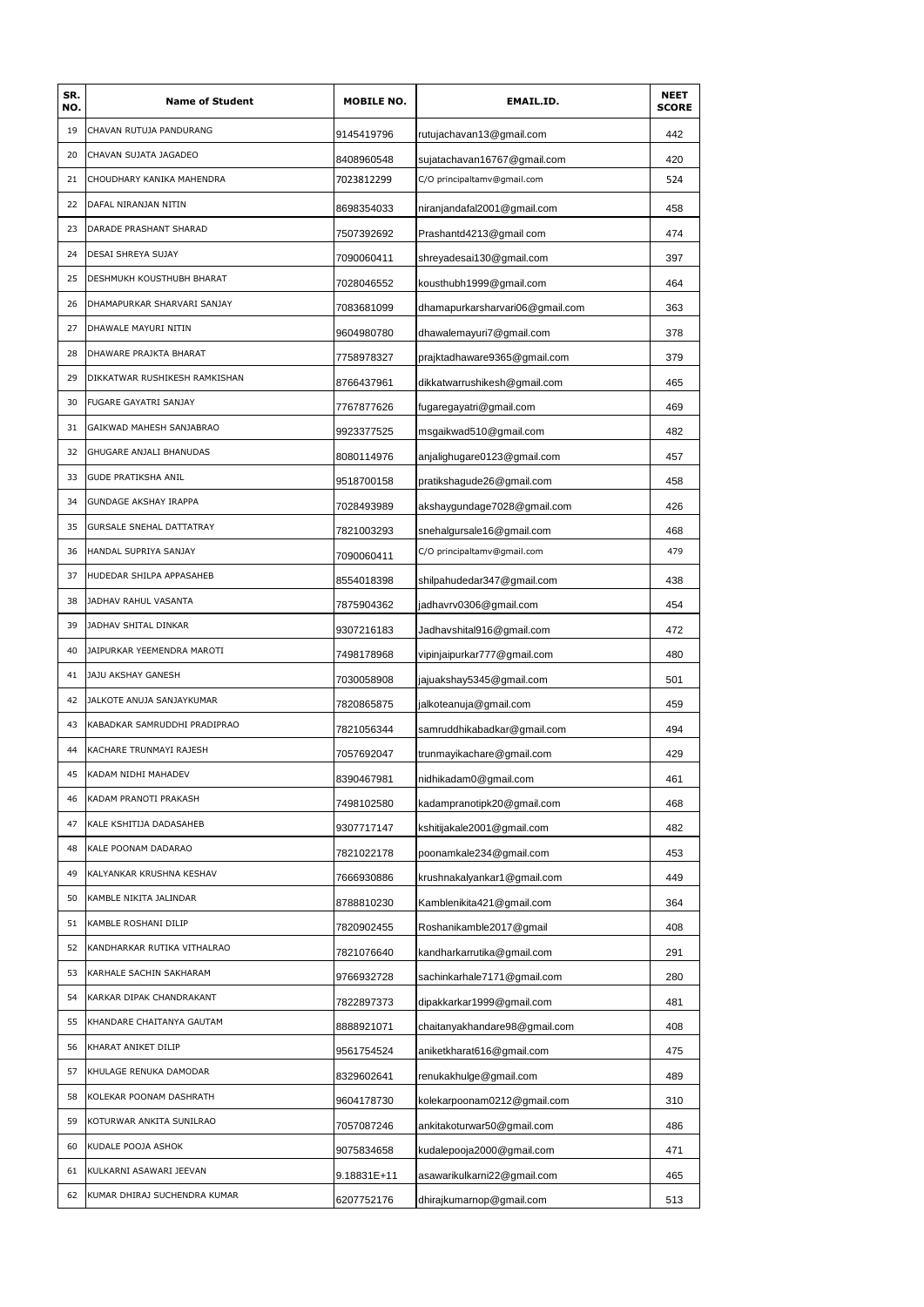| SR.<br>NO. | <b>Name of Student</b>      | <b>MOBILE NO.</b> | <b>EMAIL.ID.</b>                  | <b>NEET</b><br><b>SCORE</b> |
|------------|-----------------------------|-------------------|-----------------------------------|-----------------------------|
| 63         | KUMARI ASMITA UMESH SINGH   | 7079739844        | kumariasmita393@gmail.com         | 515                         |
| 64         | LANDE ADINATH RAGHUNATH     | 9637208806        | adinathlande94@gmail.com          | 484                         |
| 65         | LATHKAR ANUSHKA SAINATH     | 7821008711        | aassillathkar3112001@gmail.com    | 462                         |
| 66         | MADAVI ANIKET BHAURAO       | 8605149052        | Aniketmadavi1998@gmail.com        | 255                         |
| 67         | MAHALA INDRA KHYALI RAM     | 7385265845        | indramahala339@gmail.com          | 538                         |
| 68         | MASKE NIRJA MADAN           | 9370216211        | nirjam278@gmail.com               | 496                         |
| 69         | MASURKAR TUSHAR KAILAS      | 9075382710        | tusharmasurkar27@gmail.com        | 465                         |
| 70         | MESARE BHUMIKA UKARDA       | 9975847175        | mesarebhumika@gmail.com           | 405                         |
| 71         | MISTRY VIKAS DURGAPRASAD    | 9833094788        | vikasmistry12@gmail.com           | 457                         |
| 72         | MORE UTKARSH RAJESH         | 7620446132        | moreutkarsh1999@gmail.com         | 484                         |
| 73         | MULE MOKSHADA ANIL          | 7972307108        | mokshadamule@gmail.com            | 483                         |
| 74         | MUSALE PRADNYA DEEPAK       | 7264999520        | pradnyamusale2000@gmail.com       | 525                         |
| 75         | NAGARGOJE RAJESH SUDHAKAR   | 7350041761        | rajeshnagargoje012@gmail.com      | 451                         |
| 76         | NAGESHWAR HRISHIKESH LAXMAN | 7888266760        | hrishikeshnageshwar@gmail.com     | 408                         |
| 77         | NARAWADE NEHA DATTATRAY     | 9762066081        | nehanarawade14@gmail.com          | 455                         |
| 78         | NISHAD VANDANA ARVIND       | 7045899165        | vandananishad1212@gmail.com       | 458                         |
| 79         | PATANGE SHIVPRASAD SURESH   | 8830570148        | shivprasadpatange@gmail.com       | 463                         |
| 80         | PATEL ABHI RUPESH           | 9623488466        | patelabhi9623@gmail.com           | 444                         |
| 81         | PATIL ABHAY ANIL            | 8308148583        | patilabhaya99@gmail.com           | 472                         |
| 82         | PATIL ALPANA NARHAR         | 8440013573        | Alpana narhar patil               | 472                         |
| 83         | PATIL DNYANESH SUDHAKAR     | 9511249317        | patildnyanesh2001@gmail.com       | 460                         |
| 84         | PATIL KRITIKA NARENDRA      | 7558212348        | kirtipatil2401@gmail.com          | 470                         |
| 85         | PATIL MAYURI GULAB          | 8779295830        | pmayuri606@gmail.com              | 466                         |
| 86         | PATIL MAYURI KISHOR         | 7666729965        | mayuripatil0112@gmail.com         | 456                         |
| 87         | PATIL SHRIKAR BASVARAJ      | 8308237985        | shrikarpatil1632@gmail.com        | 463                         |
| 88         | PAWAR DEEPA BALASAHEB       | 9322050804        | deepapawar450@gmail.com           | 450                         |
| 89         | PAWAR SHUBHAM SHIVAJI       | 9850886421        | pawarshubham839@gmail.com         | 437                         |
| 90         | POPADE KALYANI GANESHRAO    | 9511654983        | kalyanipopde@gmail.com            | 488                         |
| 91         | RANA TRUPTI BALRAMSINGH     | 9.19025E+11       | ranatrupti0709@gmail.com          | 500                         |
| 92         | RANWA RAVIN RANDHEER SINGH  | 9460449782        | ravinranwa@gmail.com              | 529                         |
| 93         | SAGARI OZMA DULHA SAB       | 7447367705        | ozmasagari2000@gmail.com          | 404                         |
| 94         | SALVE NIKHIL PRAKASH        | 8888433373        | salvenikhil5577@gmail.com         | 366                         |
| 95         | SANGEWAR ANKITA SURESH      | 9325485343        | ankitasangewar@gmail.com          | 480                         |
| 96         | SAWANT MAYUR MAHADEV        | 9324748279        | sawantmayur1162@gmail.com         | 353                         |
| 97         | SHELAR SHIVANI EKNATH       | 8390792880        | shivanishelar00@gmail.com         | 431                         |
| 98         | SHELKE GEETANJALI ANIL      | 9307997436        | geetashelke08@gmail.com           | 429                         |
| 99         | SHETE NAGESH BHARAT         | 9579660364        | nageshshete299@gmail.com          | 484                         |
| 100        | SHINDE AAKANKSHA JAYKUMAR   | 9373382232        | aakankshashinde3001@gmail.com     | 462                         |
| 101        | SHINDE AMISHA UTTAMRAO      | 8080121897        | amishashinde206@gmail.com         | 440                         |
| 102        | SHINDE MEGHANA DATTATRAY    | 9168897168        | meghanashinde275@gmail.com        | 451                         |
| 103        | SHINDE PRATIKSHA SURESH     | 7821052216        | pratikshashinde21052000@gmail.com | 461                         |
| 104        | SHINDE VISHAL JAGANNATH     | 8999319230        | vsjt88@gmail.com                  | 472                         |
| 105        | SHRIRAME SEEMATAI MADHAVRAO | 9960817450        | seemashrirame123@gmail.com        | 459                         |
| 106        | SINGH DEEKSHA KAMLESH       | 8135028239        | deekshasingh7600@gmail.com        | 316                         |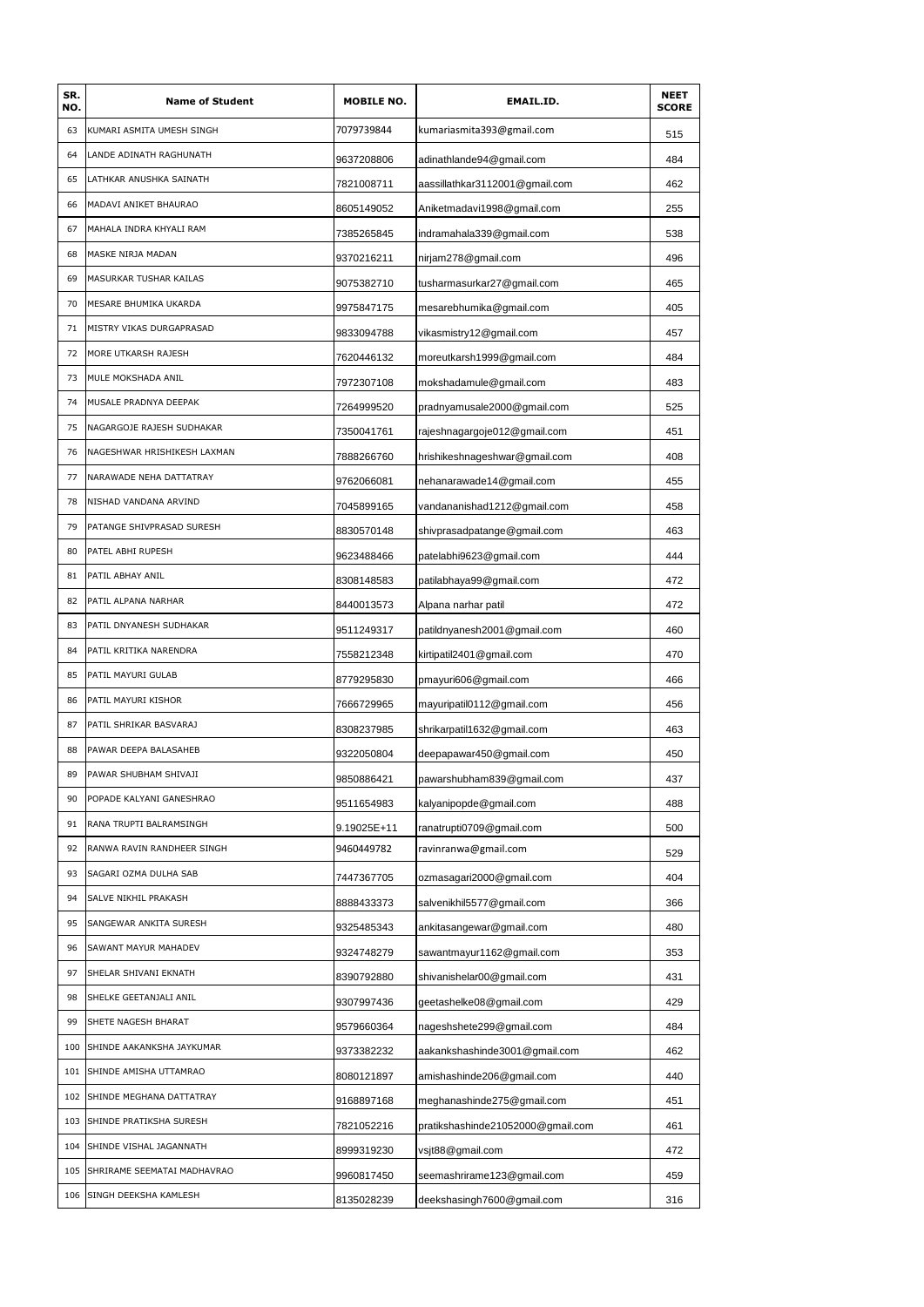| SR.<br>NO. | <b>Name of Student</b>        | <b>MOBILE NO.</b> | <b>EMAIL.ID.</b>              | <b>NEET</b><br><b>SCORE</b> |
|------------|-------------------------------|-------------------|-------------------------------|-----------------------------|
| 107        | SONKAMBLE SHUBHAM KISAN       | 7776067444        | shubhamsonkamble586@qmail.com | 424                         |
| 108        | SURAVASE VAIBHAV SUNIL        | 9403430498        | avaibhavraje777@gmail. Com    | 453                         |
|            | 109 SURYAVANSHI PUJA RAJENDRA | 7057423373        | pujasuryavanshi2000@gmail.com | 459                         |
| 110        | TAYADE RACHANA GAUTAM         | 7038518822        | rachanatayade14@gmail.com     | 352                         |
| 111        | TODE POOJA GANGADHARRAO       | 7666894087        | poojatode2@gmail.com          | 459                         |
|            | 112 UDGIRI DEEPAK KAMALAKAR   | 9579318556        | deepakudgiri29@gmail.com      | 468                         |
|            | 113 VALVI VIRSING TEDYA       | 9405977746        | virsingvalvi1998@gmail.com    | 253                         |
|            | 114 VEER SWAPNALI BHANUDAS    | 8830325874        | swapnalibveer@gmail.com       | 462                         |
|            | 115 VIJAY SOURABH VINOD KUMAR | 9782171538        | sourabhvj18@gmail.com         | 517                         |
|            | 116 VITALKAR SAKSHI KAMLAKAR  | 7028853492        | Sakshikvitalkar@gmail.com     | 480                         |
| 117        | <b>WAGHMARE PRITI MARUTI</b>  | 7820843630        | pritiw009@gmail.com           | 434                         |
| 118        | YOGI MAHIPALNATH BALAKNATH    | 7821055287        | mahipalnathyogi885@gmail.com  | 538                         |
|            | 119 ZALKE ASAWARI RAJESHWAR   | 9284816863        | arzalke99@gmail.com           | 266                         |
| 120        | <b>ZENDE RITESH VISHWAS</b>   | 7218719294        | riteshzendervz24@gmail.com    | 390                         |
|            | 121 PAWAR NAYNA DATTU         | 7821027711        | n.p.214nayna@gmail.com        | 239                         |
| 122        | JAISWAL ANJALI MANSING        | 8888926783        | anjalijaiswal1002@gmail.com   | 352                         |

# **ADMITTED STUDENT LIST FOR THE YEAR 2020-21 (BAMS)**

| 1              | ZINJE VAIBHAVI VAIJANATH                | 9021899037 | vaibhavizinje123@gmail.com    | 555 |
|----------------|-----------------------------------------|------------|-------------------------------|-----|
| 2              | SAYYAD MUJAMMIL NASIR                   | 8625837686 | talktome0313@gmail.com        | 537 |
| 3              | CHOUDHARI VISHAL SHIVRAM                | 8530375427 | vishalchoudhari167@gmail.com  | 551 |
| 4              | KAJALE BHARGAVI SANDEEP                 | 7448132994 | bhargavsk07@gmail.com         | 562 |
| 5              | KHAIRE TRUPTI BANSI                     | 9284363481 | truptikhaire205@gmail.com     | 464 |
| 6              | <b>GOLDE VIKAS EKNATH</b>               | 8483897434 | goldevikas2000@gmail.com      | 535 |
| $\overline{7}$ | GIRI SANSKRUTI BHAGWAN                  | 9284896531 | girisanskruti8@gmail.com      | 461 |
| 8              | <b>TAMGADGE ISHA ISHWAR</b>             | 7385938721 | ishatamgadge7385@gmail.com    | 462 |
| 9              | MHATRE BHAGYASHREE KAMLAKAR             | 7517226298 | bhagyashreebk23@gmail.com     | 546 |
| 10             | LATANE NEHA DHANANJAY                   | 9021717928 | nehadlatane@gamil.com         | 529 |
| 11             | GUNDAL SAKSHI ARUN                      | 8975879189 | sakshigundal1@gmail.com       | 540 |
| 12             | LIKHARE SURABHI SANDIP                  | 9673715449 | likhare2001@gmail.com         | 549 |
| 13             | KARCHE TEJASHRI ARUN                    | 9561961190 | karchetejashri4141@gmail.com  | 541 |
| 14             | JADHAV VAISHNAVI RAJENDRA               | 8459362289 | vaishnavimj23@gmail.com       | 554 |
| 15             | JADHAV ASHWINI GANPATI                  | 7887973607 | ashwini.jadhav.0815@gmail.com | 554 |
| 16             | JAIN HARSH RAJESH KUMAR                 | 9636371455 | jharsh41@gmail.com            | 553 |
| 17             | KAUSHIK KOMAL ARUN                      | 9116394941 | komal.kaushik1910@gmail.com   | 553 |
| 18             | GAIKWAD SAMRAT ANIL                     | 9112105409 | samratgaikwad2001@gmail.com   | 448 |
| 19             | KUMAR RISHAV BIMAL KUMAR SINHA          | 6005344604 | kumarrishav9521@gmail.com     | 558 |
| 20             | SINGH RAM PRASAD KESHAV PRASAD SINGH    | 8928682141 | ramsinghdlw5214@gmail.com     | 563 |
| 21             | RAMIT AJMER                             | 9467241633 | ramitpannu68@gmail.com        | 560 |
| 22             | KUMAWAT PAWAN KUMAR CHHITARAMAL KUMAWAT | 9983854027 | C/o principaltamv@gmail.com   | 565 |
| 23             | KUMAWAT VARUN KUMAR UMMEDMAL            | 9772781462 | varunkkumawat@gmail.com       | 566 |
| 24             | AGARWAL POONAM SATISH KUMAR AGARWAL     | 8949031105 | poonamagarwal12351@gmail.com  | 562 |
| 25             | MISHRA MANYA MANISH MISHRA              | 7067227568 | manyam109@gmail.com           | 553 |
| 26             | PATIL RIDDESH KAILAS                    | 9763554958 | guddya1212@gmail.com          | 431 |
| 27             | JALVANIYA SUMAN JAGDEESH RAM            | 6377772481 | aaimahappy@gmail.com          | 546 |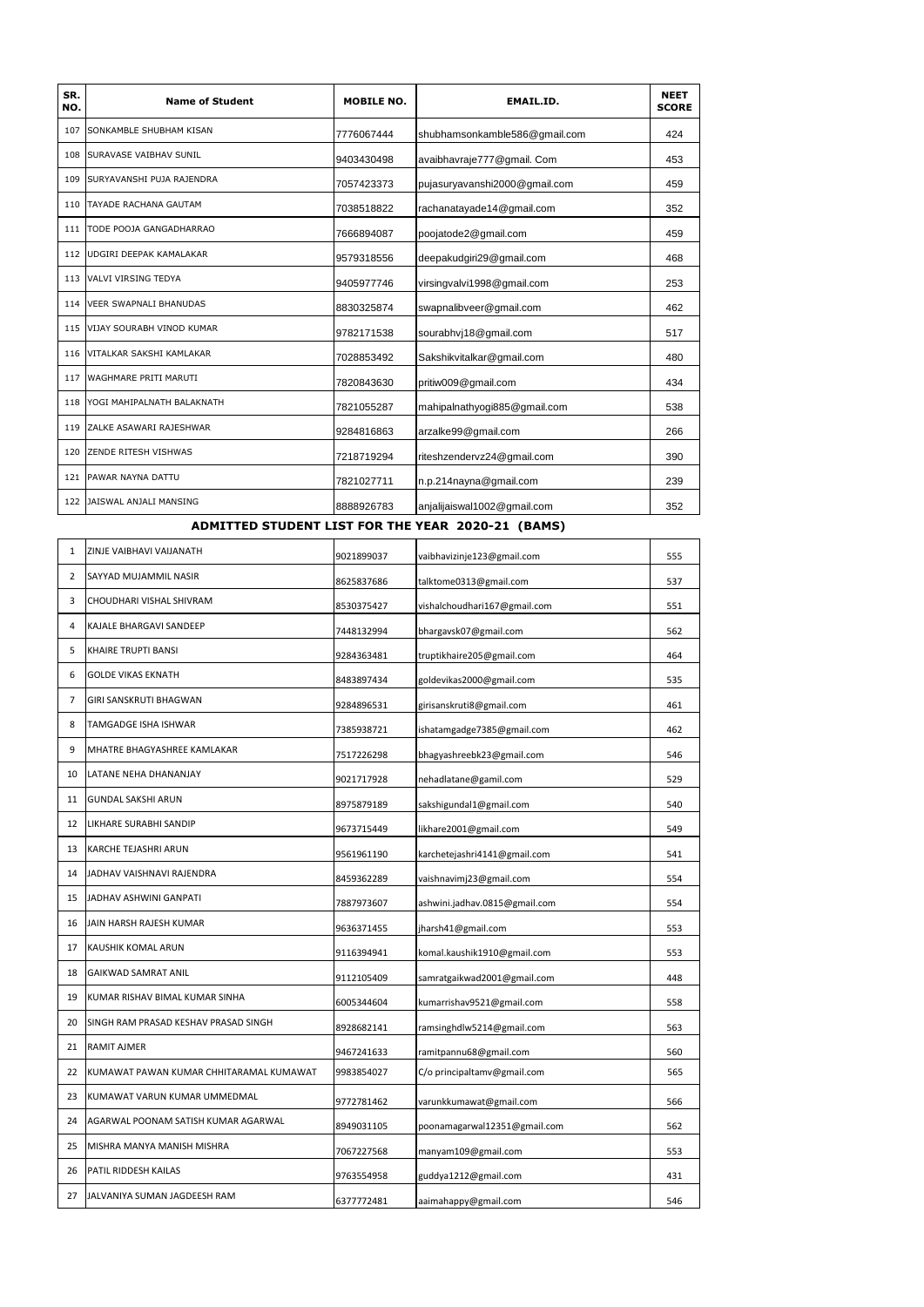| SR.<br>NO. | <b>Name of Student</b>            | <b>MOBILE NO.</b> | EMAIL.ID.                       | <b>NEET</b><br><b>SCORE</b> |
|------------|-----------------------------------|-------------------|---------------------------------|-----------------------------|
| 28         | SHAKYA PRASHANT UMAKANT SHAKYA    | Prashant Shakya   | shakyaprashant563@gmail.com     | 540                         |
| 29         | PALIWAL SEEMA OM PRAKASH          | 7568687852        | seemapaliwal1997@gmail.com      | 543                         |
| 30         | PATIL TANUJA TANAJI               | 9767586409        | tanujapatil12703@gmaili.com     | 128                         |
| 31         | MEENA POOJA KAMLESH KUMAR MEENA   | 8619499016        | pooja301199@gmail.com           | 415                         |
| 32         | PANDEY SHALINI ASHOK KUMAR PANDEY | 9306083664        | shalinipandey160692@gmail.com   | 568                         |
| 33         | MAHER REHAN DHANRAJ MEENA         | 7691851500        | rehanmaher08@gmail.com          | 415                         |
| 34         | KOVE KANCHAN NANDAJI              | 7796256758        | kanchankove2222@gmail.com       | 328                         |
| 35         | HIRE GAURI SUNIL                  | 8010410883        | hiregauri8@gmail.com            | 567                         |
| 36         | CHOUDHARY VIMALA DURGARAM         | 8440053256        | ishuchoudhary20000@gmail.com    | 550                         |
| 37         | POTBHARE VAISHNAVI NARAYAN        | 8767866188        | potbharevaishnavi9@gmail.com    | 528                         |
| 38         | NIKAT NEHA SUNIL                  | 9021781776        | nehanikat01@gmail.com           | 548                         |
| 39         | PISE GAYATRI KISHOR               | 9158082108        | pisegayatri18@gmail.com         | 544                         |
| 40         | BEHARE MADHURA SURESH             | 7028629894        | madhura.behare@gmail.com        | 518                         |
| 41         | SHIRSATH SHWETA DEVIDAS           | 9890346936        | shwetashirsath1310@gmail.com    | 464                         |
| 42         | BHOJANKAR PARTH PRASHANT          | 9.18605E+11       | parthbhojankar@gmail.com        | 554                         |
| 43         | DIWATE SANJANA SANTOSH            | 7741005554        | sanjanadiwate1234@gmail.com     | 530                         |
| 44         | BINAWADE ARATI SADHU              | 9370026145        | aratibinawade309@gmail.com      | 537                         |
| 45         | MANE SUHAS VIJAY                  | 9881145235        | suhasmane283@gmail.com          | 509                         |
| 46         | DEVGIRE ASHVINI DATTATRAY         | 9561196929        | dashvinidattatray11@gmail.com   | 542                         |
| 47         | GOBBI RACHANA SOMLING             | 8554079000        | gobbirachana@gmail.com          | 530                         |
| 48         | MANE SHWETA VIJAY                 | 9.19308E+11       | shwetavijaymane2003@gmail.com   | 491                         |
| 49         | MARATHE KANAK KETAN               | 9421568747        | kanakmarathe13@gmail.com        | 526                         |
| 50         | CHATE MANGESH RAMRAO              | 9763619998        | mangeshchate98@gmail.com        | 514                         |
| 51         | SHINDE ISHITA DNYANESHWAR         | 7020727822        | shindeishita@gmail.com          | 519                         |
| 52         | AKARTE AJIT SUNIL                 | 9145446431        | ajitakarte2000@gmail.com        | 525                         |
| 53         | NAIKWADE SAKSHI SATISH            | 8421873353        | .com. sakshi.n3353@gmail        | 538                         |
| 54         | <b>BANDGAR SWARADA VITHU</b>      | 8855802964        | swaradabandgar@gmail.com        | 499                         |
| 55         | DEVKATTE SHRINIVAS GANGADHAR      | 7972647445        | Shrinivas.devkatte123@gmail.com | 506                         |
| 56         | KAPGATE VIVEK RAMKRUSHNA          | 9370498945        | vivekkapgate2000@gmail.com      | 518                         |
| 57         | CHAVAN VISHAL NANA                | 9975058100        | vc2058281@gmail.com             | 453                         |
| 58         | KHANAPURKAR VAGISHWARI DEVENDRA   | 9420081408        | khanapurkar2011@gmail.com       | 523                         |
| 59         | WANKHADE RISHIKESH SHATRUGHNA     | 9359094186        | rishikeshwankhade1234@gmail.cm  | 442                         |
| 60         | GAIKWAD ABHISHEK NANDU            | 7448045997        | gaikwadabhishek677@gmail.com    | 458                         |
| 61         | LOKHANDE SRUSHTI DNYANESHWAR      | 9730834050        | srushtilokhande29@gmail.com     | 519                         |
| 62         | SOLANKE VAIBHAV NAMDEV            | 9172108997        | Vaibhavsolanke5@gmail.com       | 310                         |
| 63         | KATHALE PRIYANKA RATNAKAR         | 7796156165        | priyankakathale007@gmail.com    | 520                         |
| 64         | KOLHE SAYALI KISHOR               | 9881409857        | sayalikolhe19@gmail.com         | 138                         |
| 65         | KASAB SHRADDHA YUVARAJ            | 9890337746        | shraddhakasab3012@gmail.com     | 533                         |
| 66         | JAGTAP ADESH DEVIDAS              | 8767490325        | adeshjagtap45@gmail.com         | 516                         |
| 67         | PARALKAR SWAPNIL SAMPATI          | 7385976937        | sopi278782@gmail.com            | 514                         |
| 68         | SHINDE SHUBHANGI HANMANT          | 8625965782        | shinde327shubhangi@gmail.com    | 517                         |
| 69         | KAMBLE SHUBHAM SANJAY             | 7666457400        | Kambleshubham271@gmail.com      | 453                         |
| 70         | GILBILE TEJAS NAMDEO              | 7498659356        | tngilbile@gmail.com             | 531                         |
| 71         | BORA SAKSHI SANTOSH               | 7796252118        | bcherry364@gmail.com            | 517                         |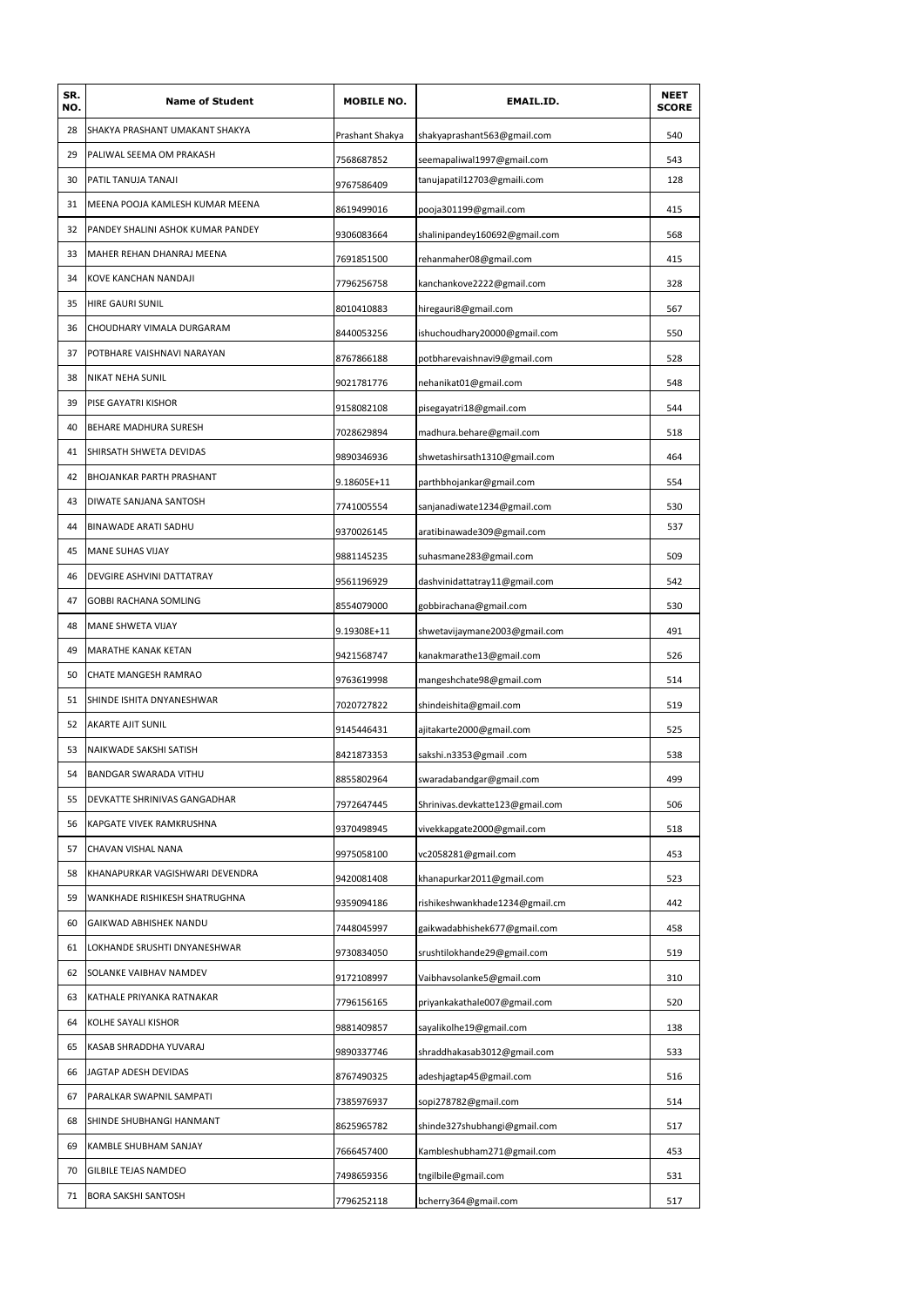| 72<br>THAKUR PRIYANKA GAJANANSINGH<br>521<br>8623886275<br>priyankathakur8474@gmail.com<br>73<br>RODE OMKAR MAHADEV<br>415<br>7619159564<br>omkarrode@gmail.com<br>74<br><b>BHANUSE RANI DILIP</b><br>8767921455<br>ranibhanuse5@gmail.com<br>544<br>75<br>JHA AMIT MANOJ<br>529<br>8408928990<br>Amitjha512001@gmail.com<br>76<br>PATIL RUTIKA RAVINDRA<br>7666510290<br>rutikpatil13181@gmail.com<br>532<br>77<br>SAWARKAR PRANJAL SANJAY<br>pranjalsanjay04@gmail.com<br>527<br>8983213035<br>78<br>SURYATALE RUTUJA SHAMRAO<br>8208881730<br>rutujasuryatale@gmail.com<br>445<br>79<br>CHAVAN SHEETAL SANJAY<br>sheetalchavan0001@gmail.com<br>293<br>8600672743<br>80<br>318<br>PAWARA KARANSING SHIVAJI<br>C/o principaltamv@gmail.com<br>8668860484<br>81<br>MALI VAIBHAV RAVINDRA<br>9637894841<br>vaibhavmali26122002@gmail.com<br>525<br>82<br>AHIRE HEMANGI SANJAY<br>ahirehemangi01@gmail.com<br>444<br>8483006095<br>83<br>WAGHERE JYOTSNA YASHVANT<br>jyotsnawaghare2001@gmail.com<br>309<br>8805542902<br>84<br>DHAMANE YASH PRAKASH<br>518<br>9067091098<br>yashdhamane14@gmail.com<br>85<br>PAWARA RAJESH CHANDRASING<br>rajeshpawara392@gmail.com<br>301<br>9767097519<br>86<br>BORSE MANISH UMESH<br>manishb2000@gmail.com<br>486<br>7028862643<br>87<br>PAWAR ONKAR SHIVAJI<br>531<br>8668860484<br>pawaronkar015@gmail.com<br>88<br>MUJMULE PALLAVI RAJABHAU<br>pallavi95mujmule@gmail.com<br>439<br>7378559559<br>89<br>456<br><b>GADEKAR RACHIT ANIL</b><br>C/o principaltamv@gmail.com<br>9067091098<br>90<br>WAGH RUTUJA TULSIDAS<br>467<br>7249328300<br>rutujawagh31@gmail.com<br>91<br>DHULE SHRADDHA RAMKRUSHNA<br>shraddhardhule@gmail.com<br>520<br>8308372102<br>92<br>RADKE TEJAS PRABHAKAR<br>524<br>7248966213<br>tejasradke2001@gmail.com<br>93<br>UDAWANT ADITYA DILIP<br>518<br>9881436800<br>udawant34@gmail.com<br>94<br>CHAVAN AKASH PRAKASH<br>chavan.akash7709@gmail.com<br>499<br>8605828267<br>95<br>TIWARI KHUSHBOO RAJESH<br>tkhushbu456@gmail.com<br>405<br>7083085791<br>96<br>SAHANE SHIVANI SHIVAJI<br>518<br>7020755593<br>shivanisahane09@gmail.com<br>97<br>DESHPANDE VAISHNAVI PRADEEP<br>519<br>9359115517<br>vaishnaideshpande@gmail.com<br>98<br>PATHAN SHAHEEN ANJUM SAMSHERKHAN<br>519<br>9021168736<br>pathanbittu. 22@gmail.com<br>99<br>DHAMAPURKAR DHANASHRI SHIRISH<br>9145656359<br>dhanshridhamapurkar@gmailcom<br>516<br>100<br>PARSHURAMKAR KOMAL AMRUT<br>komalparshuramkar0207@gmail.com<br>527<br>7769961897<br>101<br>DHAWARE SUKANYA MILIND<br>md.sukanyadhaware@gmail.com<br>441<br>7385514489<br>102<br>SURKUTE POONAM PRALHAD<br>9309948853<br>poonamsurkute93099@gmail.com<br>473<br>103<br>SHEJWAL KALYANI NAMDEO<br>shejwal.kalyani20@gmail.com<br>522<br>8459622113<br>104<br>DANGI PALLAVI SURYAKANT<br>C/o principaltamv@gmail.com<br>195<br>8275322026<br>105<br>GAIKWAD KRANTI SURESH<br>gaikwadkrantz39@gmail.com<br>514<br>9699374080<br>106<br>PATIL SHIVRUPA SANJAY<br>shivrupapatil59@gmail.com<br>514<br>7020002104<br>107<br>SAKARKAR JANVI NARENDRA<br>jnsakarkar39@gmail.com<br>514<br>9922559200<br>108<br>BHOSALE SHREYA VIJAYKUMAR<br>bhosaleshreya2121@gmail.com<br>516<br>8975737498<br>109<br>BHAPKAR PAYAL ANIL<br>9689732493<br>payalbhapkar0011@gmail.com<br>520<br>110<br>VERMA RAHULKUMAR VRUJLAL<br>C/o principaltamv@gmail.com<br>509<br>7083085791<br>111<br>KARWALE BHUSHAN JAGANNATH<br>bjkarwale2000@gmail.com<br>433<br>7974646247<br>112<br>LAVATE RASIKA SUBHASH<br>499<br>8459536445<br>lavaterasika7@gmail.com<br>113<br>MUDHALE PRAJAKTA SURENDRA<br>9822909652<br>prajaktamudhale@gmail.com<br>518<br>114<br>HABBU AAKANKSHA MALHARI<br>8999961252<br>aakankshahabbu2000@gmail.com<br>435<br>115<br>DESHPANDE ATHARVA SHIRISH<br>8975211889<br>atharvasdeshpande@gmail.com<br>512 | SR.<br>NO. | <b>Name of Student</b> | <b>MOBILE NO.</b> | EMAIL.ID. | <b>NEET</b><br><b>SCORE</b> |
|---------------------------------------------------------------------------------------------------------------------------------------------------------------------------------------------------------------------------------------------------------------------------------------------------------------------------------------------------------------------------------------------------------------------------------------------------------------------------------------------------------------------------------------------------------------------------------------------------------------------------------------------------------------------------------------------------------------------------------------------------------------------------------------------------------------------------------------------------------------------------------------------------------------------------------------------------------------------------------------------------------------------------------------------------------------------------------------------------------------------------------------------------------------------------------------------------------------------------------------------------------------------------------------------------------------------------------------------------------------------------------------------------------------------------------------------------------------------------------------------------------------------------------------------------------------------------------------------------------------------------------------------------------------------------------------------------------------------------------------------------------------------------------------------------------------------------------------------------------------------------------------------------------------------------------------------------------------------------------------------------------------------------------------------------------------------------------------------------------------------------------------------------------------------------------------------------------------------------------------------------------------------------------------------------------------------------------------------------------------------------------------------------------------------------------------------------------------------------------------------------------------------------------------------------------------------------------------------------------------------------------------------------------------------------------------------------------------------------------------------------------------------------------------------------------------------------------------------------------------------------------------------------------------------------------------------------------------------------------------------------------------------------------------------------------------------------------------------------------------------------------------------------------------------------------------------------------------------------------------------------------------------------------------------------------------------------------------------------------------------------------------------------------------------------------------------------------------------------------------------------------------------------------------------------------------------------------------------------------------------------------------------------------------------------------------------------------------------------------------------------------------------------------------------------------|------------|------------------------|-------------------|-----------|-----------------------------|
|                                                                                                                                                                                                                                                                                                                                                                                                                                                                                                                                                                                                                                                                                                                                                                                                                                                                                                                                                                                                                                                                                                                                                                                                                                                                                                                                                                                                                                                                                                                                                                                                                                                                                                                                                                                                                                                                                                                                                                                                                                                                                                                                                                                                                                                                                                                                                                                                                                                                                                                                                                                                                                                                                                                                                                                                                                                                                                                                                                                                                                                                                                                                                                                                                                                                                                                                                                                                                                                                                                                                                                                                                                                                                                                                                                                                         |            |                        |                   |           |                             |
|                                                                                                                                                                                                                                                                                                                                                                                                                                                                                                                                                                                                                                                                                                                                                                                                                                                                                                                                                                                                                                                                                                                                                                                                                                                                                                                                                                                                                                                                                                                                                                                                                                                                                                                                                                                                                                                                                                                                                                                                                                                                                                                                                                                                                                                                                                                                                                                                                                                                                                                                                                                                                                                                                                                                                                                                                                                                                                                                                                                                                                                                                                                                                                                                                                                                                                                                                                                                                                                                                                                                                                                                                                                                                                                                                                                                         |            |                        |                   |           |                             |
|                                                                                                                                                                                                                                                                                                                                                                                                                                                                                                                                                                                                                                                                                                                                                                                                                                                                                                                                                                                                                                                                                                                                                                                                                                                                                                                                                                                                                                                                                                                                                                                                                                                                                                                                                                                                                                                                                                                                                                                                                                                                                                                                                                                                                                                                                                                                                                                                                                                                                                                                                                                                                                                                                                                                                                                                                                                                                                                                                                                                                                                                                                                                                                                                                                                                                                                                                                                                                                                                                                                                                                                                                                                                                                                                                                                                         |            |                        |                   |           |                             |
|                                                                                                                                                                                                                                                                                                                                                                                                                                                                                                                                                                                                                                                                                                                                                                                                                                                                                                                                                                                                                                                                                                                                                                                                                                                                                                                                                                                                                                                                                                                                                                                                                                                                                                                                                                                                                                                                                                                                                                                                                                                                                                                                                                                                                                                                                                                                                                                                                                                                                                                                                                                                                                                                                                                                                                                                                                                                                                                                                                                                                                                                                                                                                                                                                                                                                                                                                                                                                                                                                                                                                                                                                                                                                                                                                                                                         |            |                        |                   |           |                             |
|                                                                                                                                                                                                                                                                                                                                                                                                                                                                                                                                                                                                                                                                                                                                                                                                                                                                                                                                                                                                                                                                                                                                                                                                                                                                                                                                                                                                                                                                                                                                                                                                                                                                                                                                                                                                                                                                                                                                                                                                                                                                                                                                                                                                                                                                                                                                                                                                                                                                                                                                                                                                                                                                                                                                                                                                                                                                                                                                                                                                                                                                                                                                                                                                                                                                                                                                                                                                                                                                                                                                                                                                                                                                                                                                                                                                         |            |                        |                   |           |                             |
|                                                                                                                                                                                                                                                                                                                                                                                                                                                                                                                                                                                                                                                                                                                                                                                                                                                                                                                                                                                                                                                                                                                                                                                                                                                                                                                                                                                                                                                                                                                                                                                                                                                                                                                                                                                                                                                                                                                                                                                                                                                                                                                                                                                                                                                                                                                                                                                                                                                                                                                                                                                                                                                                                                                                                                                                                                                                                                                                                                                                                                                                                                                                                                                                                                                                                                                                                                                                                                                                                                                                                                                                                                                                                                                                                                                                         |            |                        |                   |           |                             |
|                                                                                                                                                                                                                                                                                                                                                                                                                                                                                                                                                                                                                                                                                                                                                                                                                                                                                                                                                                                                                                                                                                                                                                                                                                                                                                                                                                                                                                                                                                                                                                                                                                                                                                                                                                                                                                                                                                                                                                                                                                                                                                                                                                                                                                                                                                                                                                                                                                                                                                                                                                                                                                                                                                                                                                                                                                                                                                                                                                                                                                                                                                                                                                                                                                                                                                                                                                                                                                                                                                                                                                                                                                                                                                                                                                                                         |            |                        |                   |           |                             |
|                                                                                                                                                                                                                                                                                                                                                                                                                                                                                                                                                                                                                                                                                                                                                                                                                                                                                                                                                                                                                                                                                                                                                                                                                                                                                                                                                                                                                                                                                                                                                                                                                                                                                                                                                                                                                                                                                                                                                                                                                                                                                                                                                                                                                                                                                                                                                                                                                                                                                                                                                                                                                                                                                                                                                                                                                                                                                                                                                                                                                                                                                                                                                                                                                                                                                                                                                                                                                                                                                                                                                                                                                                                                                                                                                                                                         |            |                        |                   |           |                             |
|                                                                                                                                                                                                                                                                                                                                                                                                                                                                                                                                                                                                                                                                                                                                                                                                                                                                                                                                                                                                                                                                                                                                                                                                                                                                                                                                                                                                                                                                                                                                                                                                                                                                                                                                                                                                                                                                                                                                                                                                                                                                                                                                                                                                                                                                                                                                                                                                                                                                                                                                                                                                                                                                                                                                                                                                                                                                                                                                                                                                                                                                                                                                                                                                                                                                                                                                                                                                                                                                                                                                                                                                                                                                                                                                                                                                         |            |                        |                   |           |                             |
|                                                                                                                                                                                                                                                                                                                                                                                                                                                                                                                                                                                                                                                                                                                                                                                                                                                                                                                                                                                                                                                                                                                                                                                                                                                                                                                                                                                                                                                                                                                                                                                                                                                                                                                                                                                                                                                                                                                                                                                                                                                                                                                                                                                                                                                                                                                                                                                                                                                                                                                                                                                                                                                                                                                                                                                                                                                                                                                                                                                                                                                                                                                                                                                                                                                                                                                                                                                                                                                                                                                                                                                                                                                                                                                                                                                                         |            |                        |                   |           |                             |
|                                                                                                                                                                                                                                                                                                                                                                                                                                                                                                                                                                                                                                                                                                                                                                                                                                                                                                                                                                                                                                                                                                                                                                                                                                                                                                                                                                                                                                                                                                                                                                                                                                                                                                                                                                                                                                                                                                                                                                                                                                                                                                                                                                                                                                                                                                                                                                                                                                                                                                                                                                                                                                                                                                                                                                                                                                                                                                                                                                                                                                                                                                                                                                                                                                                                                                                                                                                                                                                                                                                                                                                                                                                                                                                                                                                                         |            |                        |                   |           |                             |
|                                                                                                                                                                                                                                                                                                                                                                                                                                                                                                                                                                                                                                                                                                                                                                                                                                                                                                                                                                                                                                                                                                                                                                                                                                                                                                                                                                                                                                                                                                                                                                                                                                                                                                                                                                                                                                                                                                                                                                                                                                                                                                                                                                                                                                                                                                                                                                                                                                                                                                                                                                                                                                                                                                                                                                                                                                                                                                                                                                                                                                                                                                                                                                                                                                                                                                                                                                                                                                                                                                                                                                                                                                                                                                                                                                                                         |            |                        |                   |           |                             |
|                                                                                                                                                                                                                                                                                                                                                                                                                                                                                                                                                                                                                                                                                                                                                                                                                                                                                                                                                                                                                                                                                                                                                                                                                                                                                                                                                                                                                                                                                                                                                                                                                                                                                                                                                                                                                                                                                                                                                                                                                                                                                                                                                                                                                                                                                                                                                                                                                                                                                                                                                                                                                                                                                                                                                                                                                                                                                                                                                                                                                                                                                                                                                                                                                                                                                                                                                                                                                                                                                                                                                                                                                                                                                                                                                                                                         |            |                        |                   |           |                             |
|                                                                                                                                                                                                                                                                                                                                                                                                                                                                                                                                                                                                                                                                                                                                                                                                                                                                                                                                                                                                                                                                                                                                                                                                                                                                                                                                                                                                                                                                                                                                                                                                                                                                                                                                                                                                                                                                                                                                                                                                                                                                                                                                                                                                                                                                                                                                                                                                                                                                                                                                                                                                                                                                                                                                                                                                                                                                                                                                                                                                                                                                                                                                                                                                                                                                                                                                                                                                                                                                                                                                                                                                                                                                                                                                                                                                         |            |                        |                   |           |                             |
|                                                                                                                                                                                                                                                                                                                                                                                                                                                                                                                                                                                                                                                                                                                                                                                                                                                                                                                                                                                                                                                                                                                                                                                                                                                                                                                                                                                                                                                                                                                                                                                                                                                                                                                                                                                                                                                                                                                                                                                                                                                                                                                                                                                                                                                                                                                                                                                                                                                                                                                                                                                                                                                                                                                                                                                                                                                                                                                                                                                                                                                                                                                                                                                                                                                                                                                                                                                                                                                                                                                                                                                                                                                                                                                                                                                                         |            |                        |                   |           |                             |
|                                                                                                                                                                                                                                                                                                                                                                                                                                                                                                                                                                                                                                                                                                                                                                                                                                                                                                                                                                                                                                                                                                                                                                                                                                                                                                                                                                                                                                                                                                                                                                                                                                                                                                                                                                                                                                                                                                                                                                                                                                                                                                                                                                                                                                                                                                                                                                                                                                                                                                                                                                                                                                                                                                                                                                                                                                                                                                                                                                                                                                                                                                                                                                                                                                                                                                                                                                                                                                                                                                                                                                                                                                                                                                                                                                                                         |            |                        |                   |           |                             |
|                                                                                                                                                                                                                                                                                                                                                                                                                                                                                                                                                                                                                                                                                                                                                                                                                                                                                                                                                                                                                                                                                                                                                                                                                                                                                                                                                                                                                                                                                                                                                                                                                                                                                                                                                                                                                                                                                                                                                                                                                                                                                                                                                                                                                                                                                                                                                                                                                                                                                                                                                                                                                                                                                                                                                                                                                                                                                                                                                                                                                                                                                                                                                                                                                                                                                                                                                                                                                                                                                                                                                                                                                                                                                                                                                                                                         |            |                        |                   |           |                             |
|                                                                                                                                                                                                                                                                                                                                                                                                                                                                                                                                                                                                                                                                                                                                                                                                                                                                                                                                                                                                                                                                                                                                                                                                                                                                                                                                                                                                                                                                                                                                                                                                                                                                                                                                                                                                                                                                                                                                                                                                                                                                                                                                                                                                                                                                                                                                                                                                                                                                                                                                                                                                                                                                                                                                                                                                                                                                                                                                                                                                                                                                                                                                                                                                                                                                                                                                                                                                                                                                                                                                                                                                                                                                                                                                                                                                         |            |                        |                   |           |                             |
|                                                                                                                                                                                                                                                                                                                                                                                                                                                                                                                                                                                                                                                                                                                                                                                                                                                                                                                                                                                                                                                                                                                                                                                                                                                                                                                                                                                                                                                                                                                                                                                                                                                                                                                                                                                                                                                                                                                                                                                                                                                                                                                                                                                                                                                                                                                                                                                                                                                                                                                                                                                                                                                                                                                                                                                                                                                                                                                                                                                                                                                                                                                                                                                                                                                                                                                                                                                                                                                                                                                                                                                                                                                                                                                                                                                                         |            |                        |                   |           |                             |
|                                                                                                                                                                                                                                                                                                                                                                                                                                                                                                                                                                                                                                                                                                                                                                                                                                                                                                                                                                                                                                                                                                                                                                                                                                                                                                                                                                                                                                                                                                                                                                                                                                                                                                                                                                                                                                                                                                                                                                                                                                                                                                                                                                                                                                                                                                                                                                                                                                                                                                                                                                                                                                                                                                                                                                                                                                                                                                                                                                                                                                                                                                                                                                                                                                                                                                                                                                                                                                                                                                                                                                                                                                                                                                                                                                                                         |            |                        |                   |           |                             |
|                                                                                                                                                                                                                                                                                                                                                                                                                                                                                                                                                                                                                                                                                                                                                                                                                                                                                                                                                                                                                                                                                                                                                                                                                                                                                                                                                                                                                                                                                                                                                                                                                                                                                                                                                                                                                                                                                                                                                                                                                                                                                                                                                                                                                                                                                                                                                                                                                                                                                                                                                                                                                                                                                                                                                                                                                                                                                                                                                                                                                                                                                                                                                                                                                                                                                                                                                                                                                                                                                                                                                                                                                                                                                                                                                                                                         |            |                        |                   |           |                             |
|                                                                                                                                                                                                                                                                                                                                                                                                                                                                                                                                                                                                                                                                                                                                                                                                                                                                                                                                                                                                                                                                                                                                                                                                                                                                                                                                                                                                                                                                                                                                                                                                                                                                                                                                                                                                                                                                                                                                                                                                                                                                                                                                                                                                                                                                                                                                                                                                                                                                                                                                                                                                                                                                                                                                                                                                                                                                                                                                                                                                                                                                                                                                                                                                                                                                                                                                                                                                                                                                                                                                                                                                                                                                                                                                                                                                         |            |                        |                   |           |                             |
|                                                                                                                                                                                                                                                                                                                                                                                                                                                                                                                                                                                                                                                                                                                                                                                                                                                                                                                                                                                                                                                                                                                                                                                                                                                                                                                                                                                                                                                                                                                                                                                                                                                                                                                                                                                                                                                                                                                                                                                                                                                                                                                                                                                                                                                                                                                                                                                                                                                                                                                                                                                                                                                                                                                                                                                                                                                                                                                                                                                                                                                                                                                                                                                                                                                                                                                                                                                                                                                                                                                                                                                                                                                                                                                                                                                                         |            |                        |                   |           |                             |
|                                                                                                                                                                                                                                                                                                                                                                                                                                                                                                                                                                                                                                                                                                                                                                                                                                                                                                                                                                                                                                                                                                                                                                                                                                                                                                                                                                                                                                                                                                                                                                                                                                                                                                                                                                                                                                                                                                                                                                                                                                                                                                                                                                                                                                                                                                                                                                                                                                                                                                                                                                                                                                                                                                                                                                                                                                                                                                                                                                                                                                                                                                                                                                                                                                                                                                                                                                                                                                                                                                                                                                                                                                                                                                                                                                                                         |            |                        |                   |           |                             |
|                                                                                                                                                                                                                                                                                                                                                                                                                                                                                                                                                                                                                                                                                                                                                                                                                                                                                                                                                                                                                                                                                                                                                                                                                                                                                                                                                                                                                                                                                                                                                                                                                                                                                                                                                                                                                                                                                                                                                                                                                                                                                                                                                                                                                                                                                                                                                                                                                                                                                                                                                                                                                                                                                                                                                                                                                                                                                                                                                                                                                                                                                                                                                                                                                                                                                                                                                                                                                                                                                                                                                                                                                                                                                                                                                                                                         |            |                        |                   |           |                             |
|                                                                                                                                                                                                                                                                                                                                                                                                                                                                                                                                                                                                                                                                                                                                                                                                                                                                                                                                                                                                                                                                                                                                                                                                                                                                                                                                                                                                                                                                                                                                                                                                                                                                                                                                                                                                                                                                                                                                                                                                                                                                                                                                                                                                                                                                                                                                                                                                                                                                                                                                                                                                                                                                                                                                                                                                                                                                                                                                                                                                                                                                                                                                                                                                                                                                                                                                                                                                                                                                                                                                                                                                                                                                                                                                                                                                         |            |                        |                   |           |                             |
|                                                                                                                                                                                                                                                                                                                                                                                                                                                                                                                                                                                                                                                                                                                                                                                                                                                                                                                                                                                                                                                                                                                                                                                                                                                                                                                                                                                                                                                                                                                                                                                                                                                                                                                                                                                                                                                                                                                                                                                                                                                                                                                                                                                                                                                                                                                                                                                                                                                                                                                                                                                                                                                                                                                                                                                                                                                                                                                                                                                                                                                                                                                                                                                                                                                                                                                                                                                                                                                                                                                                                                                                                                                                                                                                                                                                         |            |                        |                   |           |                             |
|                                                                                                                                                                                                                                                                                                                                                                                                                                                                                                                                                                                                                                                                                                                                                                                                                                                                                                                                                                                                                                                                                                                                                                                                                                                                                                                                                                                                                                                                                                                                                                                                                                                                                                                                                                                                                                                                                                                                                                                                                                                                                                                                                                                                                                                                                                                                                                                                                                                                                                                                                                                                                                                                                                                                                                                                                                                                                                                                                                                                                                                                                                                                                                                                                                                                                                                                                                                                                                                                                                                                                                                                                                                                                                                                                                                                         |            |                        |                   |           |                             |
|                                                                                                                                                                                                                                                                                                                                                                                                                                                                                                                                                                                                                                                                                                                                                                                                                                                                                                                                                                                                                                                                                                                                                                                                                                                                                                                                                                                                                                                                                                                                                                                                                                                                                                                                                                                                                                                                                                                                                                                                                                                                                                                                                                                                                                                                                                                                                                                                                                                                                                                                                                                                                                                                                                                                                                                                                                                                                                                                                                                                                                                                                                                                                                                                                                                                                                                                                                                                                                                                                                                                                                                                                                                                                                                                                                                                         |            |                        |                   |           |                             |
|                                                                                                                                                                                                                                                                                                                                                                                                                                                                                                                                                                                                                                                                                                                                                                                                                                                                                                                                                                                                                                                                                                                                                                                                                                                                                                                                                                                                                                                                                                                                                                                                                                                                                                                                                                                                                                                                                                                                                                                                                                                                                                                                                                                                                                                                                                                                                                                                                                                                                                                                                                                                                                                                                                                                                                                                                                                                                                                                                                                                                                                                                                                                                                                                                                                                                                                                                                                                                                                                                                                                                                                                                                                                                                                                                                                                         |            |                        |                   |           |                             |
|                                                                                                                                                                                                                                                                                                                                                                                                                                                                                                                                                                                                                                                                                                                                                                                                                                                                                                                                                                                                                                                                                                                                                                                                                                                                                                                                                                                                                                                                                                                                                                                                                                                                                                                                                                                                                                                                                                                                                                                                                                                                                                                                                                                                                                                                                                                                                                                                                                                                                                                                                                                                                                                                                                                                                                                                                                                                                                                                                                                                                                                                                                                                                                                                                                                                                                                                                                                                                                                                                                                                                                                                                                                                                                                                                                                                         |            |                        |                   |           |                             |
|                                                                                                                                                                                                                                                                                                                                                                                                                                                                                                                                                                                                                                                                                                                                                                                                                                                                                                                                                                                                                                                                                                                                                                                                                                                                                                                                                                                                                                                                                                                                                                                                                                                                                                                                                                                                                                                                                                                                                                                                                                                                                                                                                                                                                                                                                                                                                                                                                                                                                                                                                                                                                                                                                                                                                                                                                                                                                                                                                                                                                                                                                                                                                                                                                                                                                                                                                                                                                                                                                                                                                                                                                                                                                                                                                                                                         |            |                        |                   |           |                             |
|                                                                                                                                                                                                                                                                                                                                                                                                                                                                                                                                                                                                                                                                                                                                                                                                                                                                                                                                                                                                                                                                                                                                                                                                                                                                                                                                                                                                                                                                                                                                                                                                                                                                                                                                                                                                                                                                                                                                                                                                                                                                                                                                                                                                                                                                                                                                                                                                                                                                                                                                                                                                                                                                                                                                                                                                                                                                                                                                                                                                                                                                                                                                                                                                                                                                                                                                                                                                                                                                                                                                                                                                                                                                                                                                                                                                         |            |                        |                   |           |                             |
|                                                                                                                                                                                                                                                                                                                                                                                                                                                                                                                                                                                                                                                                                                                                                                                                                                                                                                                                                                                                                                                                                                                                                                                                                                                                                                                                                                                                                                                                                                                                                                                                                                                                                                                                                                                                                                                                                                                                                                                                                                                                                                                                                                                                                                                                                                                                                                                                                                                                                                                                                                                                                                                                                                                                                                                                                                                                                                                                                                                                                                                                                                                                                                                                                                                                                                                                                                                                                                                                                                                                                                                                                                                                                                                                                                                                         |            |                        |                   |           |                             |
|                                                                                                                                                                                                                                                                                                                                                                                                                                                                                                                                                                                                                                                                                                                                                                                                                                                                                                                                                                                                                                                                                                                                                                                                                                                                                                                                                                                                                                                                                                                                                                                                                                                                                                                                                                                                                                                                                                                                                                                                                                                                                                                                                                                                                                                                                                                                                                                                                                                                                                                                                                                                                                                                                                                                                                                                                                                                                                                                                                                                                                                                                                                                                                                                                                                                                                                                                                                                                                                                                                                                                                                                                                                                                                                                                                                                         |            |                        |                   |           |                             |
|                                                                                                                                                                                                                                                                                                                                                                                                                                                                                                                                                                                                                                                                                                                                                                                                                                                                                                                                                                                                                                                                                                                                                                                                                                                                                                                                                                                                                                                                                                                                                                                                                                                                                                                                                                                                                                                                                                                                                                                                                                                                                                                                                                                                                                                                                                                                                                                                                                                                                                                                                                                                                                                                                                                                                                                                                                                                                                                                                                                                                                                                                                                                                                                                                                                                                                                                                                                                                                                                                                                                                                                                                                                                                                                                                                                                         |            |                        |                   |           |                             |
|                                                                                                                                                                                                                                                                                                                                                                                                                                                                                                                                                                                                                                                                                                                                                                                                                                                                                                                                                                                                                                                                                                                                                                                                                                                                                                                                                                                                                                                                                                                                                                                                                                                                                                                                                                                                                                                                                                                                                                                                                                                                                                                                                                                                                                                                                                                                                                                                                                                                                                                                                                                                                                                                                                                                                                                                                                                                                                                                                                                                                                                                                                                                                                                                                                                                                                                                                                                                                                                                                                                                                                                                                                                                                                                                                                                                         |            |                        |                   |           |                             |
|                                                                                                                                                                                                                                                                                                                                                                                                                                                                                                                                                                                                                                                                                                                                                                                                                                                                                                                                                                                                                                                                                                                                                                                                                                                                                                                                                                                                                                                                                                                                                                                                                                                                                                                                                                                                                                                                                                                                                                                                                                                                                                                                                                                                                                                                                                                                                                                                                                                                                                                                                                                                                                                                                                                                                                                                                                                                                                                                                                                                                                                                                                                                                                                                                                                                                                                                                                                                                                                                                                                                                                                                                                                                                                                                                                                                         |            |                        |                   |           |                             |
|                                                                                                                                                                                                                                                                                                                                                                                                                                                                                                                                                                                                                                                                                                                                                                                                                                                                                                                                                                                                                                                                                                                                                                                                                                                                                                                                                                                                                                                                                                                                                                                                                                                                                                                                                                                                                                                                                                                                                                                                                                                                                                                                                                                                                                                                                                                                                                                                                                                                                                                                                                                                                                                                                                                                                                                                                                                                                                                                                                                                                                                                                                                                                                                                                                                                                                                                                                                                                                                                                                                                                                                                                                                                                                                                                                                                         |            |                        |                   |           |                             |
|                                                                                                                                                                                                                                                                                                                                                                                                                                                                                                                                                                                                                                                                                                                                                                                                                                                                                                                                                                                                                                                                                                                                                                                                                                                                                                                                                                                                                                                                                                                                                                                                                                                                                                                                                                                                                                                                                                                                                                                                                                                                                                                                                                                                                                                                                                                                                                                                                                                                                                                                                                                                                                                                                                                                                                                                                                                                                                                                                                                                                                                                                                                                                                                                                                                                                                                                                                                                                                                                                                                                                                                                                                                                                                                                                                                                         |            |                        |                   |           |                             |
|                                                                                                                                                                                                                                                                                                                                                                                                                                                                                                                                                                                                                                                                                                                                                                                                                                                                                                                                                                                                                                                                                                                                                                                                                                                                                                                                                                                                                                                                                                                                                                                                                                                                                                                                                                                                                                                                                                                                                                                                                                                                                                                                                                                                                                                                                                                                                                                                                                                                                                                                                                                                                                                                                                                                                                                                                                                                                                                                                                                                                                                                                                                                                                                                                                                                                                                                                                                                                                                                                                                                                                                                                                                                                                                                                                                                         |            |                        |                   |           |                             |
|                                                                                                                                                                                                                                                                                                                                                                                                                                                                                                                                                                                                                                                                                                                                                                                                                                                                                                                                                                                                                                                                                                                                                                                                                                                                                                                                                                                                                                                                                                                                                                                                                                                                                                                                                                                                                                                                                                                                                                                                                                                                                                                                                                                                                                                                                                                                                                                                                                                                                                                                                                                                                                                                                                                                                                                                                                                                                                                                                                                                                                                                                                                                                                                                                                                                                                                                                                                                                                                                                                                                                                                                                                                                                                                                                                                                         |            |                        |                   |           |                             |
|                                                                                                                                                                                                                                                                                                                                                                                                                                                                                                                                                                                                                                                                                                                                                                                                                                                                                                                                                                                                                                                                                                                                                                                                                                                                                                                                                                                                                                                                                                                                                                                                                                                                                                                                                                                                                                                                                                                                                                                                                                                                                                                                                                                                                                                                                                                                                                                                                                                                                                                                                                                                                                                                                                                                                                                                                                                                                                                                                                                                                                                                                                                                                                                                                                                                                                                                                                                                                                                                                                                                                                                                                                                                                                                                                                                                         |            |                        |                   |           |                             |
|                                                                                                                                                                                                                                                                                                                                                                                                                                                                                                                                                                                                                                                                                                                                                                                                                                                                                                                                                                                                                                                                                                                                                                                                                                                                                                                                                                                                                                                                                                                                                                                                                                                                                                                                                                                                                                                                                                                                                                                                                                                                                                                                                                                                                                                                                                                                                                                                                                                                                                                                                                                                                                                                                                                                                                                                                                                                                                                                                                                                                                                                                                                                                                                                                                                                                                                                                                                                                                                                                                                                                                                                                                                                                                                                                                                                         |            |                        |                   |           |                             |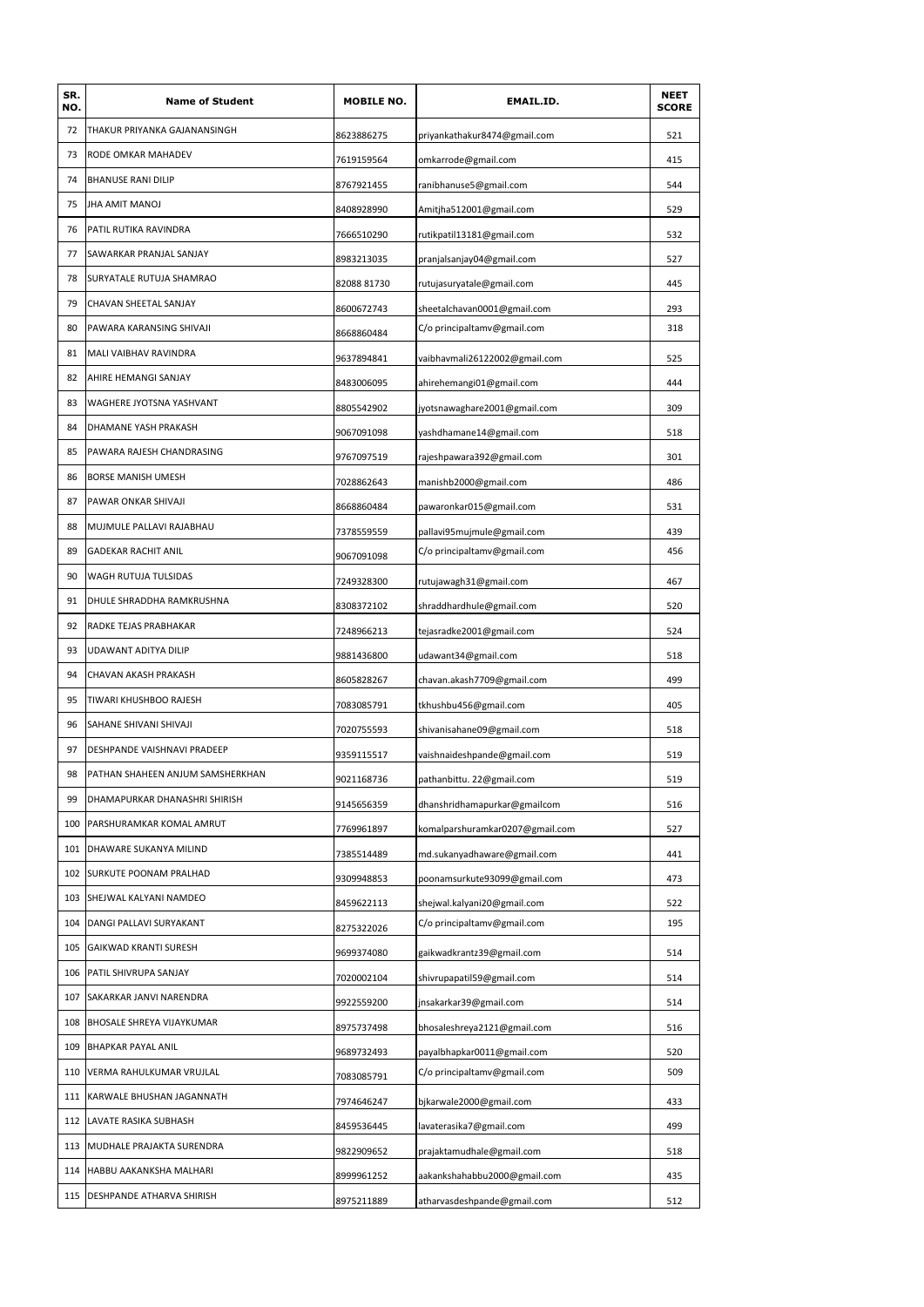| SR.<br>NO. | <b>Name of Student</b>                                             | <b>MOBILE NO.</b>                         | <b>EMAIL.ID.</b>            | <b>NEET</b><br><b>SCORE</b> |
|------------|--------------------------------------------------------------------|-------------------------------------------|-----------------------------|-----------------------------|
| 116        | <b>DAHANE ROHAN RAMESH</b>                                         | 9579186092                                | rohandahane492017@gmail.com | 293                         |
| 117        | KAKDE ANUJA PURUSHOTTAM                                            | C/o principaltamv@gmail.com<br>9503967526 |                             | 433                         |
| 118        | <b>CHAT TANUJA TUKARAM</b>                                         | 8767223489<br>tanujachat2000@gmail.com    |                             | 517                         |
| 119        | PATIL PRABHA BALKRISHNA                                            | 8329762079                                | patilprabha21@gmail.com     | 516                         |
| 120        | <b>PATIL SAYALI UMESH</b>                                          | 9022902495                                | usp090099@gmail.com         | 514                         |
| 121        | LABASE RUTUJA RAJENDRA                                             | rutujalabase1206@gmail.com<br>9146968025  |                             | 493                         |
| 122        | <b>DAHAT ANCHAL GUNWANT</b><br>8087792103<br>anchaldahat@gmail.com |                                           |                             | 424                         |
| 123        | <b>SAGOR MIZANUR RAHMAN BAREK MOLLA</b>                            | mizanurrahm847@gmail.com<br>9305719210    |                             | <b>ICCR</b>                 |
| 124        | <b>LAL RISHAV</b>                                                  | 7634857250                                | rishavlal100@gmail.com      | <b>ICCR</b>                 |

#### **ADMITTED STUDENT LIST FOR THE YEAR 2021-22 (BAMS)**

| $\mathbf 1$ | ADIL NAWAZ                       | 7667413534 nawazadil019@gmail.com |                                              | 554 |
|-------------|----------------------------------|-----------------------------------|----------------------------------------------|-----|
| 2           | ADSULE AISHWARYA RAJENDRA        |                                   | 7385110826 aishwaryaadsule27012002@gmail.com | 505 |
| 3           | AGARWAL PRAJAKTA MOHAN           |                                   | 9850079418 prajaktaagrawal13122@gmail.com    | 505 |
| 4           | ARUNDHATI JHARWAL                |                                   | 6378466856 Jharwalarundhati@gmail.com        | 425 |
| 5           | ARYAN MAYURESH DESHPANDE         |                                   | 9527351425 aryandeshpande31@gmail.com        | 541 |
| 6           | ATALE KOMAL SANJAY               |                                   | 9405258953 komal.atale30@gmail.com           | 514 |
| 7           | BAMANE ANKITA ANIL               |                                   | 9482167295 ankubamane222@gmail.com           | 445 |
| 8           | <b>BANSODE KARTIK DHANARAJ</b>   |                                   | 9096908230 kartikbansode099@gmail.com        | 496 |
| 9           | BHANDARI SAKSHI MACHHINDRA       | 9309117834                        | smbymb1213@gmail.com                         | 539 |
| 10          | BHANDARI SHIVANI VENKAT          |                                   | 9834581841 shivani11bhandari@gmail.com       | 538 |
| 11          | BHAPKAR ANKITA HEMANT            |                                   | 9665519877 ankitabhapkar196@gmail.com        | 503 |
| 12          | BHARTI PRAGYA OMPRAKASH          | 8600375409                        | pragyabharti050402@gmail.com                 | 456 |
| 13          | BHUTEKAR ANIKET NANDARAM         |                                   | 7028905438 aniketbhutekar142@gmail.com       | 485 |
| 14          | BIRAJDAR RUTUJA DANYANAND        |                                   | 8975126884 birajdarrutuja12ak@gmail.com      | 514 |
| 15          | BOLEGAVE NEHA RAJESHWAR          |                                   | 7058868687 nehabolegave2002@gmail.com        | 503 |
| 16          | BUVA TEJASWINI APPASO            |                                   | 8530634237 tejaswinibuva2002@gmail.com       | 462 |
| 17          | CHALAK VISHWAJIT PANDITRAO       |                                   | 8888303519 chalakvishwajit@gmail.com         | 503 |
| 18          | CHAUDHARI CHETAN RAVINDRA        |                                   | 7350208093 chetangujar1111@gmail.com         | 509 |
| 19          | CHAUDHARI SAKSHI VIJAY           |                                   | 8624845184 sakshichaudhari1128@gmail.com     | 484 |
| 20          | CHAVAN HARSHAL SAMADHAN          |                                   | 9823547026 hschavan1804@gmail.com            | 451 |
| 21          | DABHADE VAISHNAVI SUBHASH        | 9322463260                        | vaishnavidabhade18@gmail.com                 | 502 |
| 22          | DAPKE TANVI CHANDRAKANT          |                                   | 9370983114 tanvidapke2002@gmail.com          | 509 |
| 23          | DAWARE RUSHIKESH RAMESHRAO       |                                   | 7709494585 dawrerr@gmail.com                 | 325 |
| 24          | DHAME PRADIP SHRIHARI            |                                   | 8975788360 pradeepdhame662@gmail.com         | 502 |
| 25          | DIVANSHU GUPTA                   |                                   | 9354153251 gdivanshu3@gmail.com              | 554 |
| 26          | <b>GADE DEVYANI ASHOK</b>        |                                   | 8308851616 gadedevyani2019@gmail.com         | 445 |
| 27          | GAVHANE VAISHNAVI VINAAYAK       |                                   | 8080397004 gavhanedivya60@gmail.com          | 509 |
| 28          | <b>GAVIT SUVARNA KILIP</b>       |                                   | 9921154702 suvarnagavit728@gmail.com         | 318 |
| 29          | <b>GHODAKE SUDHIR BABURAO</b>    |                                   | 7820969121 sudhirghodake04@gmail.com         | 496 |
| 30          | <b>GHODAKE SUSHANT DATTATRAY</b> |                                   | 9527157592 sushantgodake2002@gmail.com       | 462 |
| 31          | <b>GHODKE VAISHNAVI SANTOSH</b>  |                                   | 7219486125 vaishnaighodke444@gmail.com       | 474 |
| 32          | GHORMADE BHAGYASHREE SOPAN       |                                   | 8767635539 bhagyashreeghormade@gmail.com     | 549 |
| 33          | GHORMADE SHRADDHA SOPAN          |                                   | 9595352210 sghormade97@gmail.com             | 523 |
| 34          | <b>GHOTI OMESH BHAKCHAND</b>     |                                   | 9834272931 omeshghotioz@gmail.com            | 486 |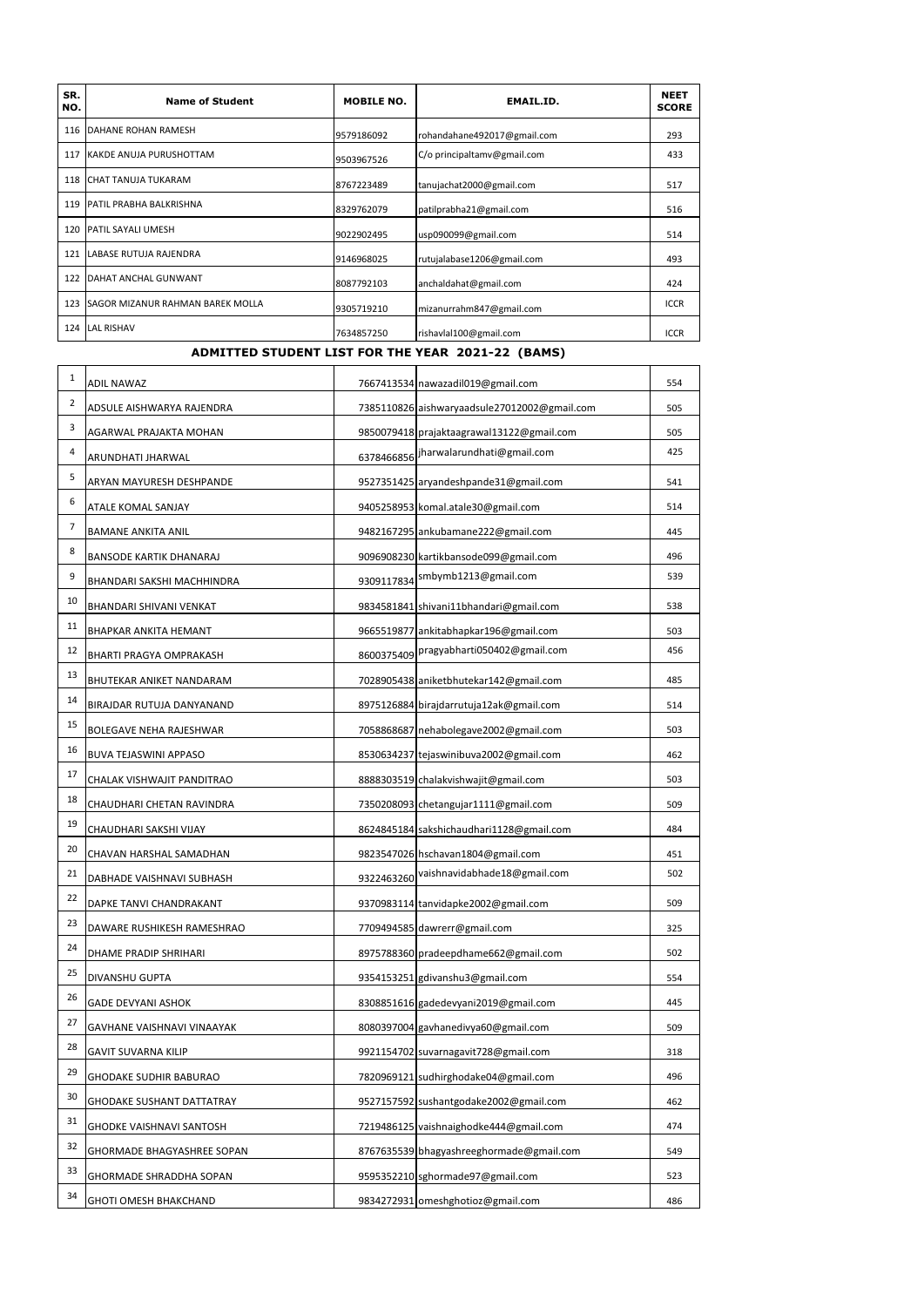| SR.<br>NO. | <b>Name of Student</b>       | <b>MOBILE NO.</b> | EMAIL.ID.                                | <b>NEET</b><br><b>SCORE</b> |
|------------|------------------------------|-------------------|------------------------------------------|-----------------------------|
| 35         | <b>GOVIND RASTOGI</b>        | 8630732335        | govindrastogi20@gmail.com                | 553                         |
| 36         | GUND AKANKSHA BHAUSAHEB      |                   | 9356556252 akankshagund74@gmail.com      | 503                         |
| 37         | JADHAV NIKITA MAHENDRA       |                   | 9623901325 jadhavnikita0002@gmail.com    | 444                         |
| 38         | JADHAV SAKSHI SANJAY         |                   | 7020126402 sakijadhav.7020@gmail.com     | 511                         |
| 39         | JAIN ANCHAL NITIN            |                   | 9307139325 anchalj867@gmail.com          | 511                         |
| 40         | JAWALE ABHISHEK GULABRAO     |                   | 9834680733 jawaleabhi0110@gmail.com      | 503                         |
| 41         | JAYESH RAWAL                 |                   | 8824895148 rawaljayesh55@gmail.com       | 557                         |
| 42         | JONDHALE TUSHAR PANDIT       |                   | 9657389975 tusharjondhale986@gmail.com   | 442                         |
| 43         | JOSHI RENUKA SHEKHAR         |                   | 8669962299 nv22renu@gmailcom             | 537                         |
| 44         | KADAV DEVRAJ CHANDRAKANT     |                   | 7972108046 kadavdevraj@gmail.com         | 515                         |
| 45         | KALORE SHREYASH SANJAY       |                   | 9322420922 shreyashsk02@gmail.com        | 504                         |
| 46         | KALUNKE ABHILASHA DAYANAND   |                   | 9309728810 kalunkeabhisaha@gmail.com     | 441                         |
| 47         | KAMBLE DHANANJAY VIJAY       |                   | 9075174803 dhananjayvkamble@gmail.com    | 447                         |
| 48         | KANICHE AMRUTA SATISH        |                   | 9021922925 amukaniche55@gmail.com        | 466                         |
| 49         | KENDRE SHUBHAM SANGRAM       |                   | 9370791238 shubhamkendre1238@gmail.com   | 501                         |
| 50         | KHADE AKANKSHA DASHRATH      |                   | 9423452659 akanksha03khade@gmail.com     | 460                         |
| 51         | KHANDE VAISHNAVI DATTATRAY   |                   | 8468993898 khandevaishnavi369@gmail.com  | 482                         |
| 52         | KIRAN KAILASH GHULE          |                   | 8698763637 karanghulekvs1@gmail.com      | 482                         |
| 53         | KOMAL SUBHASH SONWANE        |                   | 7470612068 komalsonwane112002@gmail.com  | 447                         |
| 54         | KONDKE KISHORI NAMDEV        |                   | 9960289469 kondkekishori961@gmail.com    | 536                         |
| 55         | KORDE GEETANSH LAXMAN        |                   | 8766510745 geetanshk0907@gmail.com       | 535                         |
| 56         | KULKARNI ATHARVA SURYAKANT   |                   | 9404981450 atharva28kulkarni@gmail.com   | 510                         |
| 57         | LAWATE MAITREYEE MANDAR      |                   | 9518513267 maitreyeelawate28@gmail.com   | 544                         |
| 58         | LOMATE PRATIKSHA PADMAKAR    |                   | 9322545049 lomatepratiksh64@gmail.com    | 512                         |
| 59         | MADHU PRIYA                  |                   | 9326611747 priya13madhu33@gmail.com      | 344                         |
| 60         | MAKWANA SHUBHAM PRADEEP      |                   | 9922277770 shubham512141102@gmail.com    | 540                         |
| 61         | MALVE SHIVALI SANDIP         |                   | 9112360924 shivalimalve16@gmail.com      | 310                         |
| 62         | MANSHANI MOHIT RAJKUMAR      |                   | 7066326367 mohitmanshani.mm@gmail.com    | 524                         |
| 63         | MANSURE SAYALI RAMESH        |                   | 9854315999 sayalimansure@gmail.com       | 529                         |
| 64         | MATHAPATI VAIBHAV SHAMU      |                   | 7019711970 mathapati7901@gmail.com       | 510                         |
| 65         | MEHETRE SHAKUNTALA KASHINATH |                   | 7820843293 mehetreshakuntala@gmail.com   | 504                         |
| 66         | MODANI RADHIKA ANILKUMAR     |                   | 9822283089 radhikamodani218@gmail.com    | 504                         |
| 67         | MS. ANJALI MEENA             |                   | 9784730762 meenaajali663@gmail.com       | 401                         |
| 68         | MS. BHUMIKA MAHESHWARI       |                   | 8529091909 bhumikamaheshwari04@gmail.com | 566                         |
| 69         | MS. KHUSHABU CHOUDHARY       |                   | 9636447083 khushabujani@gmail.com        | 558                         |
| 70         | MS. VINITA GOYAL             |                   | 8003211185 vinitagoyal2405@gmail.com     | 543                         |
| 71         | MS. YASMEEN                  |                   | 7976246600 mohboobnirban@gmail.com       | 525                         |
| 72         | NADGIRE ASHUTOSH RAJESH      |                   | 8625959755 nadgireashutosh@gmail.com     | 504                         |
| 73         | NAIK KIRTI GAJANAN           |                   | 7350360278 naikkirti0708@gmail.com       | 538                         |
| 74         | NARSALE SHUBHANGI RAMDAS     |                   | 8605237933 narsaleshbhangi2002@gmail.com | 520                         |
| 75         | NAVASARE AKSHADA SURESH      |                   | 7385310484 akshnavasare02@gmail.com      | 511                         |
| 76         | PANDE VAISHNAVI GAJANAN      |                   | 9373378491 vaishnavipande403@gmail.com   | 516                         |
| 77         | PARANJPE MUKTA MANDAR        |                   | 9423382618 paranipe.mukta@gmail.com      | 581                         |
| 78         | PATIL SUSHANT APPASAHEB      |                   | 8177816713 sushantpatil12675@gmail.com   | 540                         |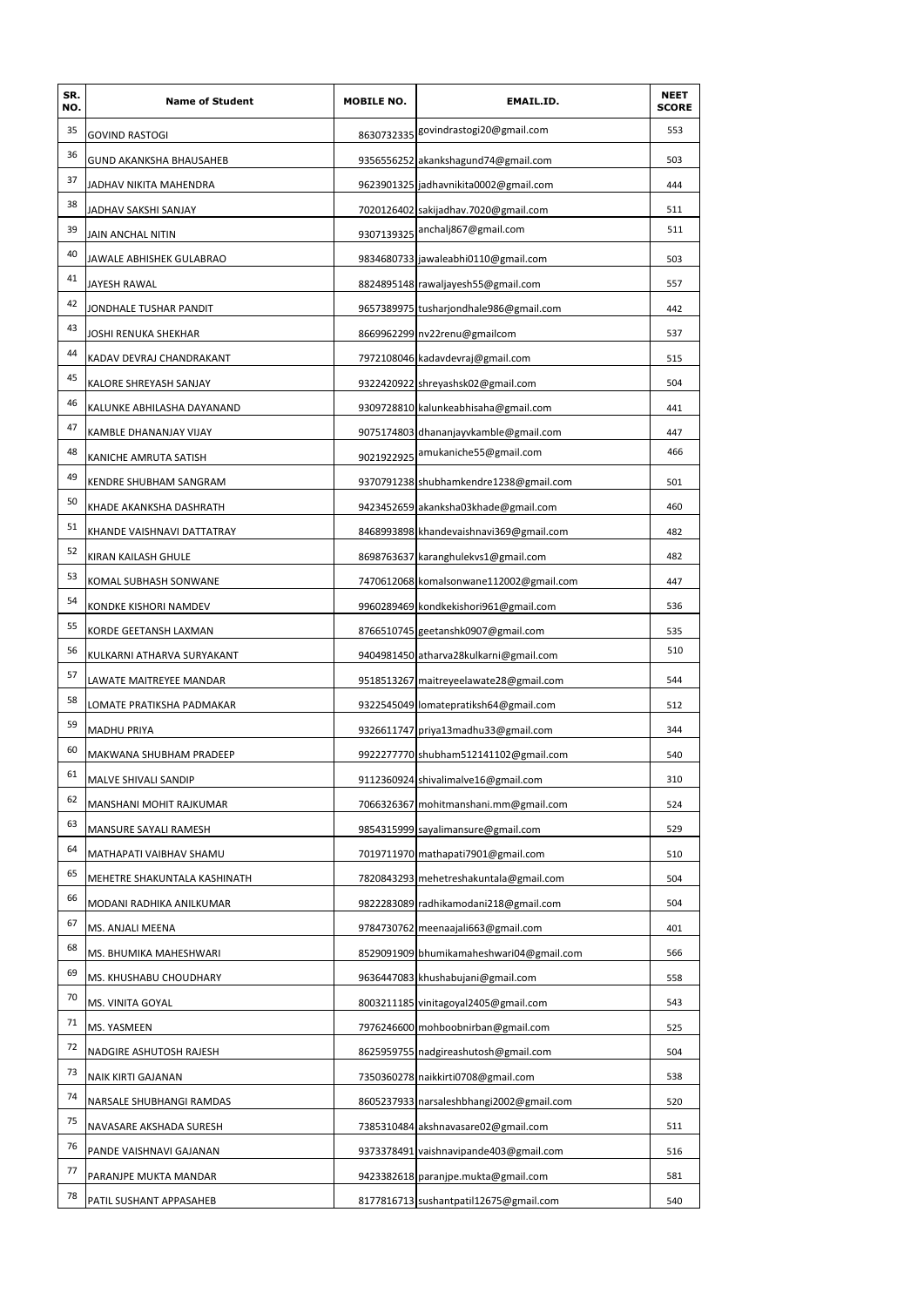| SR.<br>NO. | <b>Name of Student</b>         | <b>MOBILE NO.</b> | EMAIL.ID.                                    | <b>NEET</b><br><b>SCORE</b> |
|------------|--------------------------------|-------------------|----------------------------------------------|-----------------------------|
| 79         | PAWAR ADITI SANJAY             |                   | 8830743048 adisanjaypawar@gmail.com          | 478                         |
| 80         | PISE VIVEK GANPAT              |                   | 9403033620 vivekpise2504@gmail.com           | 502                         |
| 81         | POHARE SUMEDH NANASAHEB        |                   | 7558219553 princesumedh717@gmail.com         | 443                         |
| 82         | POTE VAISHNAVI ANANT           |                   | 9422022002 potevaishnavi2202@gmail.com       | 505                         |
| 83         | PREETI PAL                     |                   | 9828429371 preetipal42079@gmail.com          | 546                         |
| 84         | PRITI BARELA                   |                   | 9359378023 prtibarela05@gmail.com            | 318                         |
| 85         | RAJE NEELAM CHANDRAKANT        |                   | 8769065839 neelamraje01@gmail.com            | 504                         |
| 86         | RAJWADE VAIBHAV ANIL           |                   | 9370849599 rajwadepatilvaibhav@gmail.com     | 505                         |
| 87         | RAKESH KUMAR                   |                   | 8824189560 kumarrakesh1812001@gmail.com      | 557                         |
| 88         | RAUT RACHANA RUSHI             |                   | 7350382930 rachnaraut65@gmail.com            | 459                         |
| 89         | RAUT VAISHNAVI SANTOSHRAO      |                   | 9699787004 rautvaishnavis2001@gmail.com      | 525                         |
| 90         | RAVINDER KHOLA                 |                   | 9050735631 golukhola2001@gmail.com           | 559                         |
| 91         | REWALKAR ABHINAV PRAVIN        |                   | 9067366459 abhinaurewalkar753@gmail.com      | 513                         |
| 92         | RUTUJA BOLSHETTE               |                   | 7385066793 rutujabolshette6@gmail.com        | 503                         |
| 93         | <b>SALVI ABHAY ARUN</b>        |                   | 7040534077 salviabhay143@gmail.com           | 460                         |
| 94         | SANIKA SANTOSH PAWAR           |                   | 7030476066 sampada402@gmail.com              | 484                         |
| 95         | SAWANT RUCHA RAJENDRA          |                   | 9420011579 ruchas9420@gmail.com              | 502                         |
| 96         | SHEMBALE NISHIKANT BALAJI      |                   | 8623848274 nishikantshembale@gmail.com       | 504                         |
| 97         | SHINDE ANKITA PARICHIT         |                   | 9823354651 ankita05224@gmail.com             | 534                         |
| 98         | SHINDE POOJA VIKAS             |                   | 9356455359 poojavikasshinde135@gmail.com     | 548                         |
| 99         | SHINDE VASUDHA SANTOSH         |                   | 7887567691 vasudhsinde0507@gmail.com         | 511                         |
| 100        | SHINDE VIJAY ARJUN             |                   | 9049863421 shindevijay603@gmail.com          | 509                         |
| 101        | SHREEYA GIRISH GAIKWAD         |                   | 8618866008 rggaikwad1922@gmail.com           | 482                         |
| 102        | SHREYAS KARMANKAR              |                   | 9695124379 skshreyas28@gmail.com             | 453                         |
| 103        | SOLANKI CHETAN PRALHAD         |                   | 8600738646 chetanps282000@gmail.com          | 308                         |
| 104        | SOLVANE SNEHAL RAMDAS          |                   | 7498483832 ramdassolavane1971@gmail.com      | 473                         |
| 105        | SOUNDADE DARSHANA DHANAJI      |                   | 8830154893 darshna25082002@gmail.com         | 449                         |
| 106        | SUPRIYA KSHIRSAGAR             |                   | 7020162218 supriyakshirsgar70@gmail.com      | 509                         |
| 107        | <b>SURAJ SINGH</b>             | 9067875562        | singhsurajstav@gmail.com                     | 510                         |
| 108        | SURYAWANSHI GOVARDHAN MAHENDRA |                   | 8149302085 mahendrasuryawanshi1975@gmail.com | 324                         |
| 109        | SUSAR DIPALI RAJU              |                   | 7841065969 dipalisusar15@gmail.com           | 503                         |
| 110        | TALEKAR DIPAK SUDAM            |                   | 8459207764 dipaktalekar210@gmail.com         |                             |
| 111        | TANMAY RAJESH MANURE           |                   | 7028349741 kavirajmansure@gmail.com          | 521                         |
| 112        | TATALE JAGDISH KISHOR          |                   | 9881279050 jagdishtatale68@gmail.com         | 337                         |
| 113        | TAUR NIKITA SAYAJIRAO          |                   | 8767069993 nikitasayajiredar@gmail.com       | 539                         |
| 114        | TAYADE ROHIT LIMBAJI           |                   | 9168450780 rohittayade2121@gmail.com         | 484                         |
| 115        | THALKARI POOJA SANTOSH         |                   | 9075589374 thalkaripooja6@gmail.com          | 523                         |
| 116        | TRIVEDI SHIVAM HARESH          |                   | 9607713112 shivam0602@gmail.com              | 618                         |
| 117        | VANARASE SONALI MADHUKAR       |                   | 9322477198 sonalianaruse68@gmail.com         | 524                         |
| 118        | WADODKAR SHRIPAD VIVEK         |                   | 7083663693 wadodkarshripad2002@gmail.com     | 538                         |
| 119        | WAGHE MAHESH SURESH            |                   | 7058833175 waghemahesh00@gmail.com           | 446                         |
| 120        | WATILE ARYA VINOD              |                   | 7058870016 aryawatitle0401@gmail.com         | 508                         |
| 121        | YADAV RAHUL VIJAY BAHADUR      |                   | 8591112799 rockstaryadvvansi16@gmail.com     | 510                         |
| 122        | YADAV SAMRUDDHI DHARMARAJ      |                   | 8805537002 samruddhiyadav23@gmail.com        | 531                         |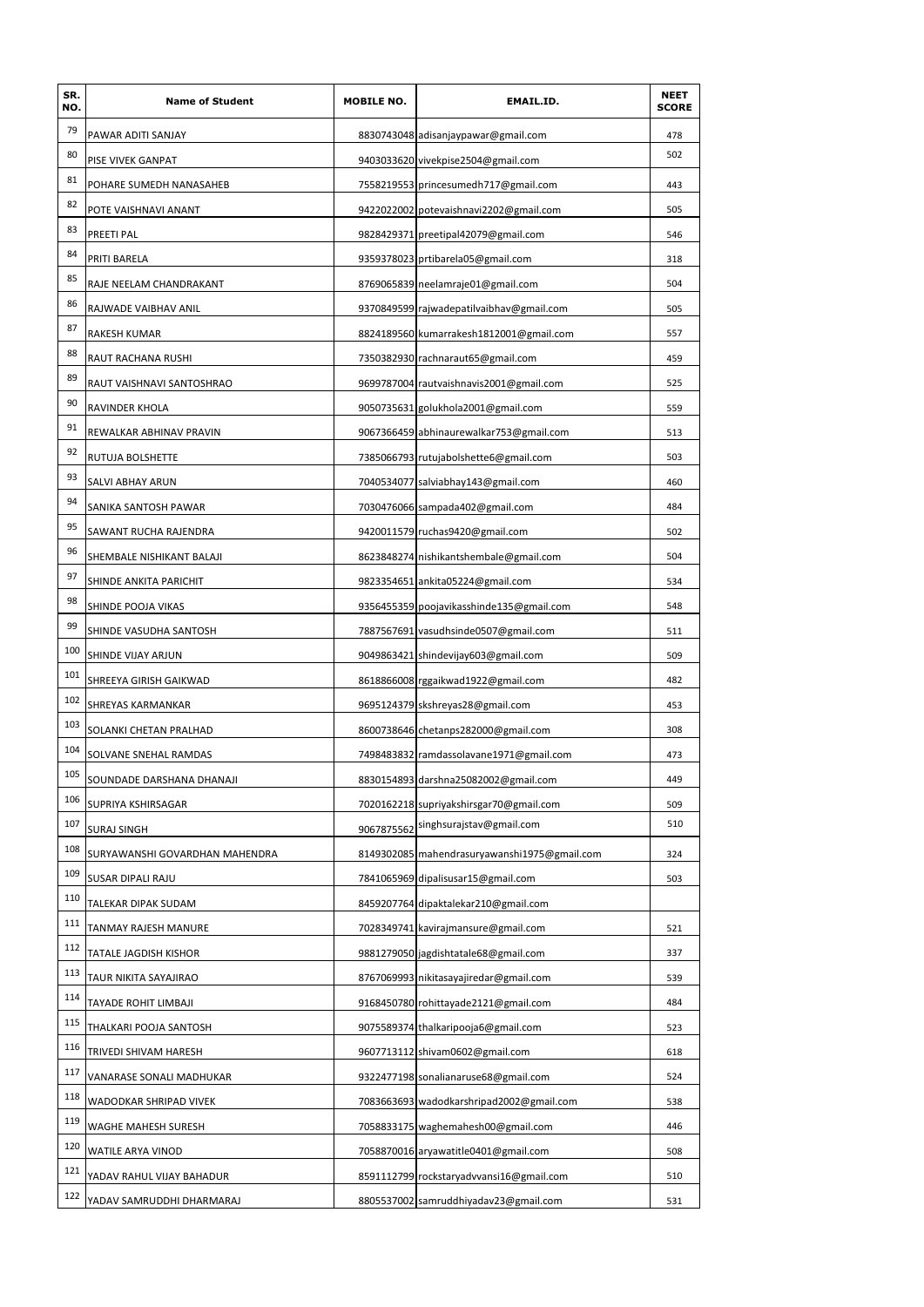| SR.<br>NO. | <b>Name of Student</b>      | <b>MOBILE NO.</b><br><b>EMAIL ID.</b> |                                         | <b>NEET</b><br><b>SCORE</b> |
|------------|-----------------------------|---------------------------------------|-----------------------------------------|-----------------------------|
| 123        | YASH BHARDWAJ               |                                       | 9557557526 yashbhardwajphoton@gmail.com | 551                         |
| 124        | YELDODE VISHAKHA ASHOK      |                                       | 8421280319 vishkhayeldode@gmail.com     | 453                         |
| 125        | <b>ZATE ANIKET SUDHAKAR</b> |                                       | 8421697226 aniketzate936@gmail.com      | 503                         |

#### Admitted Students' Information: MD/MS Year 2018-2019

| Sr.N | Name of the Student       | Mobile No. | Email id                                 | <b>AIAPG</b><br>ET<br>Marks | Admitted Dept.    |
|------|---------------------------|------------|------------------------------------------|-----------------------------|-------------------|
| 1    | Kumbhar Sushama Balwant   |            | 7057106206 samruddhi.sush@gmail.com      | 62.50                       | Samhita Sidhant   |
| 2    | Bhave Smita Suresh.       |            | 9834327822 dr.bhave.smita@gmail.com.     | 57.75                       | Samhita Sidhant   |
| 3    | Jadhav kavita Parshuram.  |            | 7506944854 kavita.jadhav3094@gmail.com   | 42.00                       | Samhita Sidhant   |
| 4    | Bontapalle Riya Rajkumar. |            | 7769852994 riyabontapalle@gmail.com      | 59.00                       | Sharirrachana     |
| 5    | Kulthe Sampada Santosh.   |            | 8669407505 sam.kulthe777@gmail.com       | 56.75                       | Sharirrachana     |
| 6    | Kakde Rohini Parmeshwar   |            | 9834444965 rohinikakde9028@gmail.com     | 56.50                       | Sharirrachana     |
| 7    | Terkar Maheshwari R.      |            | 9623070299 mahi.terkar@gmail.com         | 53.75                       | Sharirrachana     |
| 8    | Mane Namrata Mandip.      |            | 7038860508 ruturajmane200@gmail.com      | 48.25                       | Sharirrachana     |
| 9    | Deshmukh Anushri S.       |            | 7588232274 anu.deshmukh17@gmail.com      | 60.75                       | Sharirkriya       |
| 10   | Makariye Ashwini S.       |            | 7507766817 ash4444@gmail.com             | 59.75                       | Sharirkriya       |
| 11   | Chaudhary Himadri H.      |            | 9890870595 hasmita96@gmail.com           | 56.75                       | Sharirkriya       |
| 12   | Waghmare Shweta S.        |            | 9689215045 shwetawaghmare61107@gmail.com | 50.25                       | Sharirkriya       |
| 13   | Lodha Saloni Vikas.       |            | 9049781640 capsaloni@gmail.com           | 63.25                       | Dravyaguna        |
| 14   | Sharmin A.                |            | 9400231785 sharminsait@gmail.com         | 60.25                       | Dravyaguna        |
| 15   | Dahiwade Parmeshwar. U.   |            | 9763948288 dahiwadeparmeshwar6@gmail.com | 34.25                       | Dravyaguna        |
| 16   | Ambetkar Devika Nitin.    |            | 9665619959 devika3991@gmail.com          | 63.75                       | Rasashastra       |
| 17   | Londhe Anand Trimbakrao   |            | 8087315987 dr.anand4you@gmail.com        | 61.50                       | Rasashastra       |
| 18   | Bhakare Swapnil Rajendra. |            | 9604201582 swapnilbhakare@yahoo.com      | 57.50                       | Rasashastra       |
| 19   | Sevankar Shweta R.        |            | 9420396063 shwetasevankar@gmail.com      | 56.50                       | Rasashastra       |
| 20   | Shinde Yogita Machindra.  |            | 9561109181 yogitashinde238@gmail.com     | 49.75                       | Rasashastra       |
| 21   | Benke Pradnya Anil.       |            | 9881241182 benkepradnya@gmail.com        | 60.50                       | Rognidan          |
| 22   | Marade Seema Sakharam.    |            | 9421948811 seemamarade811@gmail.com      | 57.75                       | Rognidan          |
| 23   | Pardeshi Rakesh M.        |            | 9890710700 Pardeshirajesg67@gmail.com    | 50.50                       | Rognidan          |
| 24   | Khatavkar Sonali N.       |            | 9623230565 sonalikhatavkar7@gmail.com    | 48.25                       | Rognidan          |
| 25   | Gadgil Sushrut Dilip.     |            | 9673758287 sushrut.gadgil@gmail.com      | 67.75                       | Swasthawritta     |
| 26   | Hingole Yogesha P.        |            | 9767958842 yogesha.hingole777@gmail.com  | 50.25                       | Swasthawritta     |
|      | 27 Lugade Siddheshwar R.  |            | 9096523572 siddheshwarlugade19@gmail.com |                             | 58.50 Agadtantra  |
| 28   | Mayekar Gayatri P.        |            | 8446812348 98446812348@gmail.com         | 55.50                       | Agadtantra        |
| 29   | Tokapure Bhavana S.       |            | 9552602248 tokapurebhavana@gmail.com     | 49.75                       | Agadtantra        |
| 30   | Bhoi Yogesh Ambalal.      |            | 9730529006 yogeshbhoi960@gmail.com       |                             | 48.00 Agadtantra  |
| 31   | Botre Saudamini S.        |            | 8805287216 saudaminobotre@gmail.com      | 71.00                       | Stree-rog Prasuti |
| 32   | Karande Aishwarya Kalyan  |            | 9405408158 aishwaryakarande4000gmail.com | 64.50                       | Stree-rog Prasuti |
| 33   | Patil Nilam D.            |            | 8976451904 nilamdp224@gmail.com          | 63.50                       | Stree-rog Prasuti |
| 34   | Bhagile Jyoti Baliram.    |            | 8698409668 jbhagile@gmail.com            | 61.50                       | Stree-rog Prasuti |
| 35   | Bagad Santosh Laxman.     |            | 9730600139 slbagad8@gmail.com            | 64.00                       | Kaumarbhritya     |
| 36   | Jain Jaya Naveen.         |            | 9890850546 jayajain448@gmail.com         | 63.00                       | Kaumarbhritya     |
| 37   | R.Nair Krisha.S.R. Nair.  |            | 8281035849 Kr.sreehari1@gmail.com.       | 62.75                       | Kayachikitsa      |
| 38   | Bhosale Vrushali V.       |            | 7350396915 vrushalibhosle674@gmail.com   | 60.75                       | Kayachikitsa      |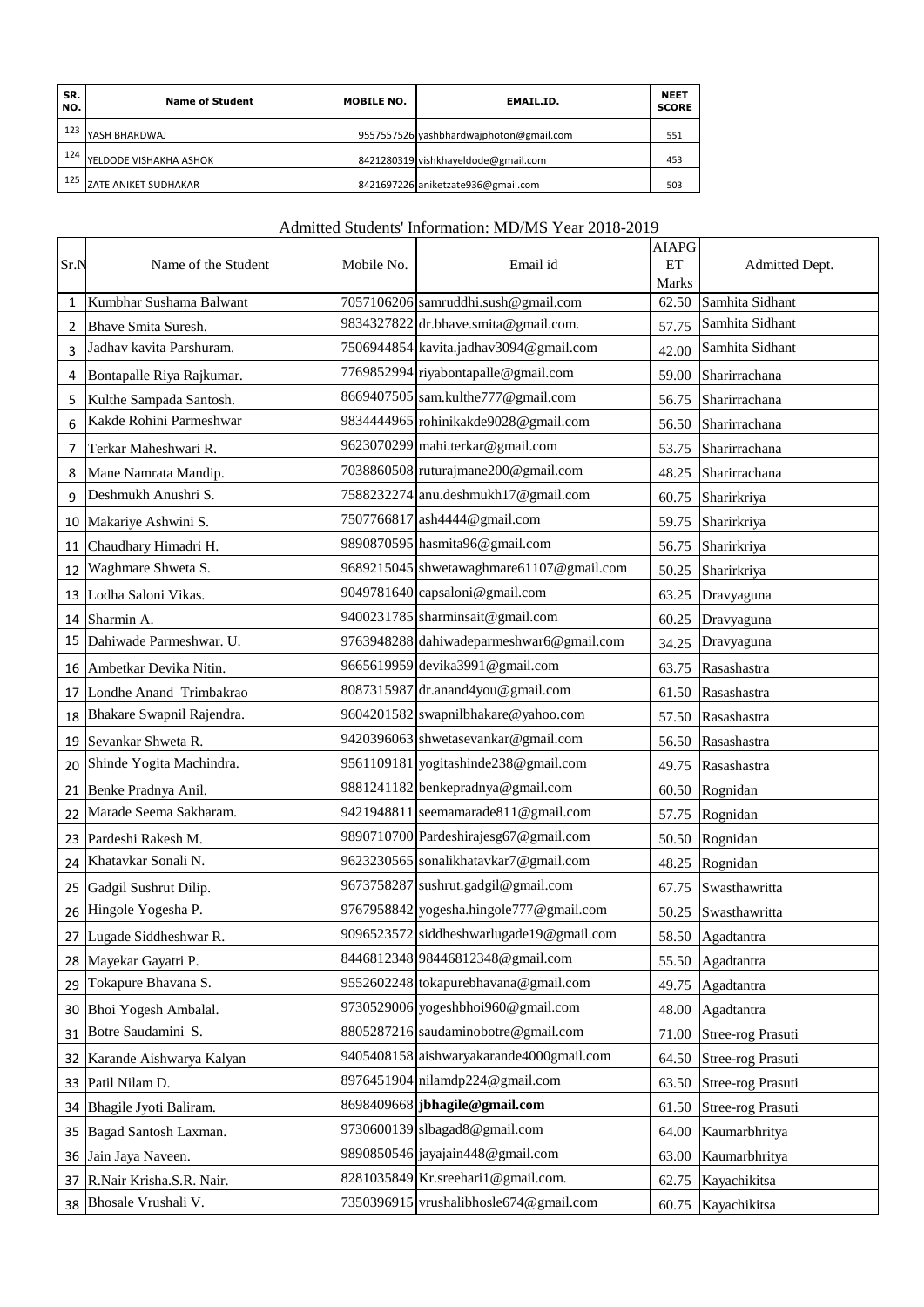| SR.<br>NO. | <b>Name of Student</b>   | <b>MOBILE NO.</b> | <b>EMAIL.ID.</b>                        | <b>NEET</b><br><b>SCORE</b> |                   |
|------------|--------------------------|-------------------|-----------------------------------------|-----------------------------|-------------------|
| 39         | Narwade Akash P.         |                   | 8275948451 akashnarwade.1994@gmail.com  | 60.75                       | Kayachikitsa      |
| 40         | Bagade Supriya V.        |                   | 9422967294 supriyabagde93@gmail.com     | 59.00                       | Kayachikitsa      |
| 41         | Sushir Manisha S.        |                   | 9404493914 Manishasushir057@gmail.com   | 56.75                       | Kayachikitsa      |
| 42         | Dalavi Rushikesh R.      |                   | 9503375350 rushikeshdalavi747@gmail.com | 47.75                       | Kayachikitsa      |
| 43         | Soni Sneha Shivprasad.   |                   | 8855952911 dr.sneha4987@gmail.com       | 59.25                       | Shalyatantra.     |
| 44         | Chavan Balaji Nagorao.   |                   | 7385607171 balajichavan7171@gmail.com   | 58.75                       | Shalyatantra.     |
| 45         | Ausarmal Sonali V.       |                   | 8421175900 sonaliausarmal33@gmail.com   | 50.50                       | Shalyatantra.     |
| 46         | Kirti Durgadas Gedam.    |                   | 9881642309 Kgedam2104@gmail.com         | 35.00                       | Shalyatantra.     |
| 47         | Bhat Mangesh M.          |                   | 9405228192 mangeshbhat15@gmail.com      | 63.00                       | Shalakyatantra    |
| 48         | Pawar Yogesh N.          |                   | 8796715859 yogp295@gmail.com            | 61.25                       | Shalakyatantra    |
| 49         | Kedar Awidhya Jalindar.  |                   | 7517930738 vidyakedar6@gmail.com        | 53.25                       | Shalakyatantra    |
| 50         | More Swapnil V.          |                   | 7276476665 swapnil.v.more93@gmail.com   | 51.50                       | Shalakyatantra    |
| 51         | Joshi Vaishnavi Vinayak. |                   | 7721852998 Vaishnavijoshi519@gmail.com  | 61.25                       | Panchakarma       |
| 52         | Gopale Neha Sharad.      |                   | 9730452257 drsharad40@gmail.com         | 59.50                       | Panchakarma       |
| 53         | DeoVaishnavi Sunil.      |                   | 9960534091 vaishnavideo30@gmail.com     |                             | 60.50 Panchakarma |
|            | 54 Prashant Dhote.       |                   | 8982513141 dhoteprashant1991@gmail.com  |                             | 61.00 Panchakarma |

# Admitted Students' Information: MD/MS Year 2019-2020 Rastriya Shikshan Mandal's Tilak Ayurved Mahavidyalaya,Pune

|      |                              |            |                                           | <b>AIAPG</b> |                 |
|------|------------------------------|------------|-------------------------------------------|--------------|-----------------|
| Sr.N | Name of the Student          | Mobile No. | Email id                                  | ET           | Admitted Dept.  |
|      |                              |            |                                           | <b>Marks</b> |                 |
| 1    | Jamare Pankaj Sri Gabu       |            | 8305541938 pankaj620jamre@gmail.com       | 192          | Samhita Sidhant |
| 2    | Somani Sonal Gaurav.         |            | 9960360329 sonal.darak@gmail.com          | 285          | Samhita Sidhant |
| 3    | Birari Neha Milind.          |            | 9403525085 vdnehabirari@gmail.com         | 206          | Samhita Sidhant |
| 4    | Pendse Poovashri Narendra.   |            | 9422065952 purupendse@gmail.com           | 265          | Rachana Sharir  |
| 5    | Mankar Komal Shashikant.     |            | 7744952150 komalmankar02@gmail.com        | 238          | Rachana Sharir  |
| 6    | Khot Tejashree Keshav.       |            | 8796311545 tejashreekhot.777@gmail.com    | 242          | Rachana Sharir  |
| 7    | <b>Bhoye Ankush Dattu</b>    |            | 9004204143 ankushbhoye17@gmail.com        | 135          | Rachana Sharir  |
| 8    | Shinde Samruddhi Ramkrishna. |            | 8888864650 samruddhi895@gmail.com         | 203          | Rachana Sharir  |
| 9    | Pawar Gayatri Rahirao        |            | 7066420905 gayatripawar7851@gmail.com     | 158          | Kriya Sharir    |
| 10   | Chiklande Mohini Suryakant   |            | 8888457108 drmohinichiklande@gmail.com    | 258          | Kriya Sharir    |
| 11   | Patil Samadhan Himmat.       |            | 9850284861 samadhanpt184@gmail.com        | 200          | Kriya Sharir    |
| 12   | Tathe Suvarna Subhash.       |            | 9404035148 tathesuvarna1605@gmail.com     | 209          | Dravyaguna      |
| 13   | Kale Vrishali Yashavant.     |            | 9623750694 vykale1401@gmail.com           | 260          | Dravyaguna      |
| 14   | Deo Shriya Sunil             |            | 8975493581 shriyadeo95@gmail.com          | 278          | Dravyaguna      |
| 15   | Chaudhari Chetana Deepak     |            | 9158302139 cchetana5@gmail.com            | 275          | Rasashastra     |
| 16   | Sancheti Nipun Narendra.     |            | 9307722502 nipunsancheti@gmail.com        | 264          | Rasashastra     |
| 17   | Mane Roshani Samadhan        |            | 9511859464 manerohini177@gmail.com        | 228          | Rasashastra     |
| 18   | Charate Pooja Anil           |            | 7517473064 pcpoojacharate455@gmail.com    | 245          | Rasashastra     |
| 19   | Bhumare Priyanka Madanrao    |            | 8668631971 priyankabhumare12494@gmail.com | 258          | Rasashastra     |
| 20   | Patil Akshata Baliram        |            | 9049524122 akshatapa1995@gmail.com        | 267          | Rognidan        |
| 21   | Emekar Ashvini Vijay.        |            | 7020097944 emekarashu@gmail.com           | 253          | Rognidan        |
| 22   | Shinde Prajakta Bharat.      |            | 8482817195 dr.shindepraju@gmail.com       | 237          | Rognidan        |
| 23   | Nikhate Kshitija Bhagwan.    |            | 9405312327 ujhingole@gmail.com            | 236          | Rognidan        |
| 24   | Shewale Pranjali Subhash     |            | 9975006325 shewalepranjali@gmail.com      | 264          | Swasthawritta   |
| 25   | Lohiya Madhumati Ajaykumar.  |            | 8087759923 madhulohiya95@gmail.com        | 265          | Swasthawritta   |
| 26   | Pathak Vaibhavi Vivek        |            | 9665010883 drvaibhavi.pathak@gmail.com    | 256          | Agadtantra      |
| 27   | Raut Mahesh Vithoba.         |            | 8275609536 rautm46@gmail.com              | 250          | Agadtantra      |
| 28   | Kundalkar Tejashree Ramdas.  |            | 8421889350 tejashreekundalkar16@gmail.com | 226          | Agadtantra      |
| 29   | Shete Madhuri Gangadhar.     |            | 9082296568 shetemad777@gmail.com          | 174          | Agadtantra      |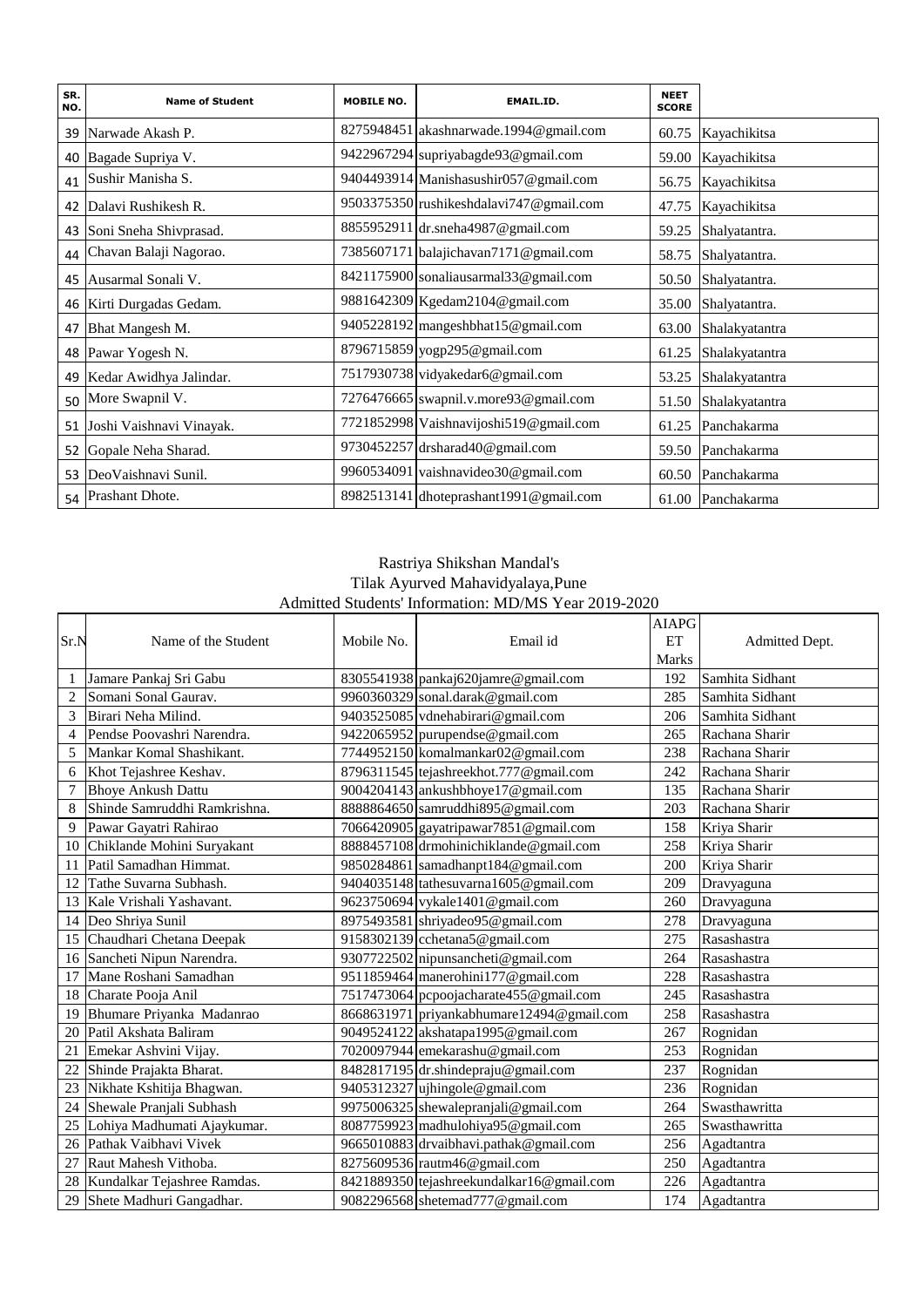| SR.<br>NO. | <b>Name of Student</b>        | <b>MOBILE NO.</b> | EMAIL.ID.                                  | <b>NEET</b><br><b>SCORE</b> |                   |
|------------|-------------------------------|-------------------|--------------------------------------------|-----------------------------|-------------------|
| 30         | Unhavane Gayatri Sanjay.      |                   | 9967418300 gayatri.unha@gmail.com          | 287                         | Stree-rog Prasuti |
| 31         | Phapale Mrunali Gorakshanath  |                   | 7709457704 mrunali.phapale95@gmail.com     | 306                         | Stree-rog Prasuti |
| 32         | Pawar Shruti Kishor.          |                   | 9702515198 shruti.pawar25@gmail.com        | 296                         | Stree-rog Prasuti |
| 33         | Potdar Sweta Sham             |                   | 9834832445 potdarshweta93@gmail.com        | 245                         | Stree-rog Prasuti |
| 34         | Chillar Aman Yogesh Chander.  |                   | 9654885185 karun1993bams@gmail.com         | 275                         | Kaumarbhritya     |
| 35         | Madawan Ajay Raghunath.       |                   | 9370185343 ajaymadawan@gmail.com           | 271                         | Kayachikitsa      |
| 36         | Sutar Shamal Vijay            |                   | 8208248838 sutarshamal299@gmail.com        | 273                         | Kayachikitsa      |
| 37         | Bhosale Ganesh Hanmant.       |                   | 9309906217 ganesh.bhosale1993.9b@gmail.com | 268                         | Kayachikitsa      |
| 38         | Patil Sneha Bapusaheb         |                   | 7757984300 snehap7890@gmail.com            | 267                         | Kayachikitsa      |
| 39         | Jadhao Sonal Sudhakar.        |                   | 8698267558 drsonal1558698@gmail.com        | 245                         | Kayachikitsa      |
| 40         | Joshi Manasi Sadanand.        |                   | 9773929284 msjoshi1995@gmail.com           | 256                         | Kayachikitsa      |
| 41         | Deshmukh Monali Panjabrao.    |                   | 8421634189 deshmukh.monali.14@gmail.com    | 265                         | Shalyatantra      |
| 42         | Kalsait ShivGanesh Shankarrao |                   | 9960886581 shivganeshk2@gmail.com          | 216                         | Shalyatantra      |
| 43         | Jangam Lavanya Nagabhushan    |                   | 9167881212 lavanyajangam227@gmail.com      | 284                         | Shalyatantra      |
| 44         | Budukhale Pawan Subhash.      |                   | 8605188754 pawarbudukhale1@gmail.com       | 272                         | Shalyatantra      |
| 45         | Bansode Sagar Maruti.         |                   | 8329808132 sagarbansode@gmail.com          | 271                         | Shalyatantra      |
| 46         | Chavan Ritesh Shyamsunder.    |                   | 9527037259 chavanritesh77.rc@gmail.com     | 271                         | Shalyatantra      |
| 47         | Lakshatwar Avinash Balajirao. |                   | 9921637633 avinash02081994@gmail.com       | 265                         | Shalyatantra      |
| 48         | Lahare Chetan Ramdas.         |                   | 8983311915 chetan.lahare2012@gmail.com     | 189                         | Shalakyatantra    |
| 49         | Kuchekar Madhuri Digambar     |                   | 9370737315 madhurik83ster@gmail.com        | 188                         | Shalakyatantra    |
| 50         | Mahatme Rekha Munjabhau       |                   | 9422711869 rekha12mahatme@gmail.com        | 241                         | Shalakyatantra    |
| 51         | Bhalerao Mahesh Bapuappa.     |                   | 9405478228 m.bhalerao555@gmail.com         | 263                         | Shalakyatantra    |
| 52         | Suryavanshi Snehal Narendra.  |                   | 9834892837 symplysneha@gmail.com           | 236                         | Panchakarma       |
| 53         | Bagade Ashivini Vishnu.       |                   | 8308680866 ashvinibagade95@gmail.com       | 264                         | Panchakarma       |
| 54         | Bagewadikar Shruti Upendra.   |                   | 9403850065 shrutibagewadikar@gmail.com     | 265                         | Panchakarma       |
| 55         | Tambole Surbhi Madhav.        |                   | 9284367047 surbhit404@gmail.com            | 266                         | Panchakarma       |

# Admitted Students' Information: MD/MS Year 2020-2021

| Sr.N | Name of the Student           | Mobile No. | Email id                                  | <b>AIAPG</b><br>ET<br><b>Marks</b> | Admitted Dept.     |
|------|-------------------------------|------------|-------------------------------------------|------------------------------------|--------------------|
| 1    | Prabhudesai Apurva Abhay      |            | 7741990413 aap16nov@gmail.com             | 289                                | Samhita Siddhant   |
| 2    | Tamkute Pooja Shivanadan      |            | 9096280923 poojatamkute1994@gmail.com     | 271                                | Samhita Siddhant   |
| 3    | Janbandhu Prajakta Prabhakar  |            | 9405148867 prajaktajanbandhu32@gmail.com  | 213                                | Samhita Siddhant   |
| 4    | Sherkar Manisha Pandurang     |            | 9075485820 sherkarmanisha100@gmail.com    | 265                                | Shrir Rachana      |
| 5    | Thorat Prajakta Navnath       |            | 8805608521 prajthorat03@gmail.com         | 263                                | Shrir Rachana      |
| 6    | Kabra Aarti Balaprasad        |            | 7038958198 aartikabra1996@gmail.com       | 260                                | Shrir Rachana      |
| 7    | Jadhav Bhagyashree Santosh    |            | 8698957625 bhagyashreejadhav149@gmail.com | 259                                | Shrir Rachana      |
| 8    | Naik Ruchira Vilas            |            | 9561113663 naik.ruchi4@gmail.com          | 267                                | Shrir Rachana      |
| 9    | Kudale Prajkta Shyam          |            | 8087969954 kudaleprajkta@gmail.com        | 276                                | Sharir Kriya       |
| 10   | Patil Aparna Dilip            |            | 7058414530 patilaparna335@gmail.com       | 259                                | Sharir Kriya       |
| 11   | <b>Thorat Akshay Uttam</b>    |            | 8698052688 akshaythorat021@gmail.com      | 222                                | Sharir Kriya       |
| 12   | Kokare Gorakshanath Bramhadeo |            | 7757866957 gok415509@gmail.com            | 241                                | Sharir Kriya       |
| 13   | Thule Priyanka Vijay          |            | 7718025090 priyanka.thule@gmail.com       | 207                                | Dravyaguna Vigyan  |
| 14   | Patil Sneha Vijay             |            | 9764231293 snehasangitapatil48@gmail.com  | 288                                | Dravyaguna Vigyan  |
| 15   | Tambe Mahesh Kailas           |            | 8275579044 mt223333@gmail.com             | 280                                | Dravyaguna Vigyan  |
| 16   | Nesari Malhar Anil            |            | 9673189212 malharnesari@gmail.com         | 285                                | Ras Shastra        |
| 17   | Joshi Vaishnavi Avinash       |            | 9527221472 vaishnavij97@gmail.com         | 307                                | Ras Shastra        |
| 18   | Kombe Sharayu Sudhakarrao     |            | 9527339054 sharayukombe@gmail.com         | 294                                | Ras Shastra        |
| 19   | Anjaly M                      |            | 9497879376 dranjalym@gmail.com            | 304                                | Ras Shastra        |
| 20   | Limbe Kiran Dattatray         |            | 8380824975 kiranlimbe8@gmail.com          | 214                                | Ras Shastra        |
| 21   | More Praful Ninaji            |            | 9637365397 morepraful1432@gmail.com       | 236                                | Rognidan           |
| 22   | Jaid Monica Dattatrya         |            | 9420404271 mdjaid24@gmail.com             | 282                                | Rognidan           |
| 23   | Deotale Snehal Avinash        |            | 7620075905 snehaldeotale01@gmail.com      | 272                                | Rognidan           |
| 24   | Patil Chetana Prakash         |            | 8208196481 pc31995@gmail.com              | 262                                | Rognidan           |
| 25   | Dalvi Ravina Nagesh           |            | 9511847314 rnd151995@gmail.com            | 292                                | Swasth Vritta      |
| 26   | Khare Devashree Harshavardhan |            | 9404711297 kharedh11@gmail.com            | 340                                | Swasth Vritta      |
| 27   | Singh Preeti Kunwar           |            | 9657445692 spreeti2929@gmail.com          | 290                                | <b>Agad Tantra</b> |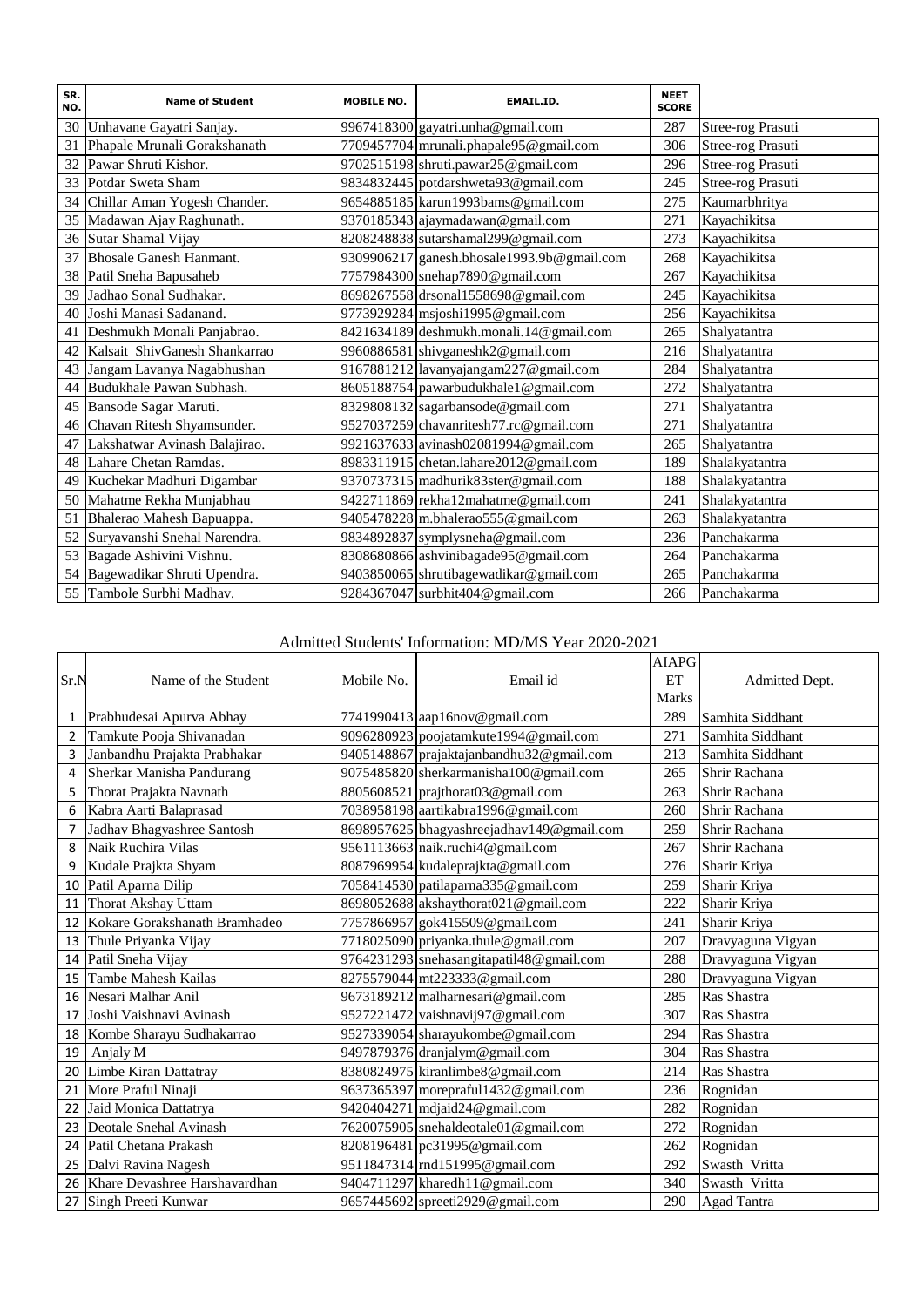| SR.<br>NO. | <b>Name of Student</b>         | <b>MOBILE NO.</b> | EMAIL.ID.                                | <b>NEET</b><br><b>SCORE</b> |                          |
|------------|--------------------------------|-------------------|------------------------------------------|-----------------------------|--------------------------|
|            | 28 Sose Rohini Ganeshappa      |                   | 9637065158 rohini.sose@gmail.com         | 272                         | Agad Tantra              |
| 29         | Gaikwad Sayali Rajendra        |                   | 9527326170 sayaligaikwad97@rediff.com    | 250                         | <b>Agad Tantra</b>       |
| 30         | Somani Gaurav Narshingdasji    |                   | 9822522576 somanign3182@gmail.com        | 280                         | <b>Agad Tantra</b>       |
| 31         | Mane Mukta Ramchandra          |                   | 9146613659 muktamane096@gmail.com        | 284                         | Stree Roga Prasutitantra |
| 32         | Patil Rutuja Vilas             |                   | 9967778706 rutujapatil132@gmail.com      | 308                         | Stree Roga Prasutitantra |
| 33         | Mutkule Priyanka Baliram       |                   | 7249035377 mutkulepriyanka22@gmail.com   | 315                         | Stree Roga Prasutitantra |
| 34         | Munde Jyoti Dnyanoba           |                   | 7506818550 jomunde96@gmail.com           | 320                         | Stree Roga Prasutitantra |
| 35         | Gadakh Nikita Sanjay           |                   | 9960615313 nikita3101995@gmail.com       | 303                         | Kaumar Bhritya           |
| 36         | Hasabe Vinanti Vilas           |                   | 9623440837 vinantih260@gmail.com         | 310                         | Kaumar Bhritya           |
| 37         | Jadhavar Priya Bapurao         |                   | 8208565488 jadhavarp7@gmail.com          | 290                         | Kayachikitsa             |
| 38         | Kalel Ankita Jijaba            |                   | 9588405941 ankitakalel95@gmail.com       | 288                         | Kayachikitsa             |
| 39         | Darak Vikhil Vijaykumar        |                   | 9767318431 vikhildarak24@gmail.co        | 291                         | Kayachikitsa             |
| 40         | Shroff Khushali Sanjay         |                   | 9769559144 shroff.khushali4@gmail.com    | 299                         | Kayachikitsa             |
| 41         | Bhosale Vijaymala Ramrao       |                   | 9168365220 vijaymalabhosale123@gmail.com | 296                         | Kayachikitsa             |
| 42         | Manwar Sandhya Sheshrao        |                   | 9423653414 sandhyamanwar06@gmail.com     | 258                         | Kayachikitsa             |
| 43         | Gaikwad Durga Sanjay           |                   | 7040806520 apoorvagaikwad2513@gmail.com  | 263                         | Shalya Tantra            |
| 44         | Upadhyay Neha Mahendra         |                   | 9029405166 nehajk151@gmail.com           | 300                         | Shalya Tantra            |
| 45         | Doifode Sanket Khanderao       |                   | 8411015046 sanketdatsme@gmail.com        | 266                         | Shalya Tantra            |
| 46         | Yadav Manish Bhagwan Singh     |                   | 9990288629 manish18051994@gmail.com      | 315                         | Shalya Tantra            |
| 47         | Kathole Sagar Dattatray        |                   | 7350984369 sagarkathole3@gmail.com       | 290                         | Shalya Tantra            |
| 48         | Changale Menka Shrawan         |                   | 8149608138 menkachangle1@gmail.com       | 297                         | Shalya Tantra            |
| 49         | Mengade Shubham Kisan          |                   | 9922079243 mengadeshubham5@gmail.com     | 315                         | Shalya Tantra            |
| 50         | Kamath Gayathri Pamanabh       |                   | 9757021693 gayathrikamath3@gmail.com     | 305                         | Shalyakya Tantra         |
| 51         | Khedkar Vishal Subhash         |                   | 9527669927 vishalkhedkar9196@gmail.com   | 273                         | Shalyakya Tantra         |
| 52         | Ladke Rasika Hemraj            |                   | 7058531036 rasika.ladke@gmail.com        | 282                         | Shalyakya Tantra         |
|            | 53 Nagapurkar Bhagyashri Suhas |                   | 9623493705 snbhagya.smile@gmail.com      | 290                         | Shalyakya Tantra         |
| 54         | Jain Sheetal Nikesh            |                   | 8275157306 sheetaljain172@gmail.com      | 308                         | Panchakarma              |
| 55         | Pai Prathamesh Shivram         |                   | 8275822922 pai.prathamesh@rediffmail.com | 294                         | Panchakarma              |
| 56         | Mahajan Pooja Prabhakarrao     |                   | 8888748821 poojapmahajan373@gmail.com    | 262                         | Panchakarma              |
| 57         | Kamble Shraddha Uttamrao       |                   | 8624848704 imshraddha1996@gmail.com      | 166                         | Panchakarma              |

# Admitted Students' Information: MD/MS Year 2021-2022

| Sr.N           | Name of the Student             | Mobile No. | Email id                                 | <b>AIAPG</b><br>ET<br><b>Marks</b> | Admitted Dept.             |
|----------------|---------------------------------|------------|------------------------------------------|------------------------------------|----------------------------|
| $\mathbf{1}$   | Supare Pooja Pandurang          |            | 9527004756 poojasupare96@gmail.com       | 239                                | Samhita Sidhhant           |
| $\overline{2}$ | Ghule Yogeshwari Vinayakrao     |            | 9130386703 yakulkarni26@gmail.com        | 254                                | Samhita Sidhhant           |
| 3              | Kulkarni Yogeshwari Anilrao     |            | 9604801182 yogeshwarighule1995@gmail.com | 105                                | Samhita Sidhhant           |
| 4              | Dandekar Saniya Anil            |            | 8788208160 sana23dandekar@gmail.com      | 253                                | Sharir Rachana             |
| 5              | Rohini Devanand Jambhalikar     |            | 9765358663 jambhalikarrohini13@gmail.com | 231                                | Sharir Rachana             |
| 6              | Dewang Monika Sukhdeo           |            | 9403178305 dewangmonika@gmail.com        | 239                                | Sharir Rachana             |
| 7              | Nimje Priti Govindrao           |            | 7776899174 priti.nimje777@gmail.com      | 250                                | Sharir Rachana             |
| 8              | Khandagale Pallavi Sudam        |            | 7387898208 pallavikhandagale25@gmail.com | 127                                | Sharir Rachana             |
| 9              | Biradar Patil Swapnil Janardhan |            | 9049823497 swapnilpatil@gmail.com        | 245                                | Sharir Kriya               |
| 10             | Bagal Gauri Vijay               |            | 9834306931 gauri1729@gmail.com           | 251                                | Sharir Kriya               |
| 11             | Rukkaiya Hasan Badiwale         |            | 9373591810 drruks1996@gmail.com          | 212                                | Sharir Kriya               |
| 12             | Kulkarni Mrunal Nishikant       |            | 7588422204 k.mrunal704@gmail.com         | 255                                | Sharir Kriya               |
| 13             | Umbrajkar Dewashish Narendra    |            | 8275757942 udevashish@gmail.com          | 304                                | Dravyaguna                 |
| 14             | Khadse Sujata Ramesh            |            | 7875387848 khadsesujata@gmail.com        | 171                                | Dravyaguna                 |
| 15             | Talokar Vaishnavi Sanjayrao     |            | 9763373553 vaishnavtalokar@gmail.com     | 240                                | Dravyaguna                 |
| 16             | Wagh Mayur Suresh               |            | 8999173381 mayurwagh2211@gmail.com       | 228                                | Rasashastra and Bhaishajya |
| 17             | Ganu Mrunmayee Sandip           |            | 9923240128 msgklwo@gmail.com             | 257                                | Rasashastra and Bhaishajya |
| 18             | Hurdale Priyanka Havappa        |            | 9561692179 priyahurdale29@gmail.com      | 254                                | Rasashastra and Bhaishajya |
| 19             | Rathod Rakshanda Chainsing      |            | 9130712826 rakshandarathod96@gmail.com   | 132                                | Rasashastra and Bhaishajya |
| 20             | Bobde Apurwa Ashokrao           |            | 9284841039 apurwabobde7@gmail.com        | 258                                | Rasashastra and Bhaishajya |
| 21             | Shaikh Maleka Ab Hasib          |            | 8698548586 shaikhmaleka85@gmail.com      | 253                                | Swasthavritta              |
| 22             | Pawar Rohit Anil                |            | 9021470743 rohits25844@gmail.com         | 249                                | Swasthavritta              |
| 23             | Jannu Namrata Balkrishna        |            | 9049949211 janunamrata25@gmail.com       | 254                                | Agadtantra                 |